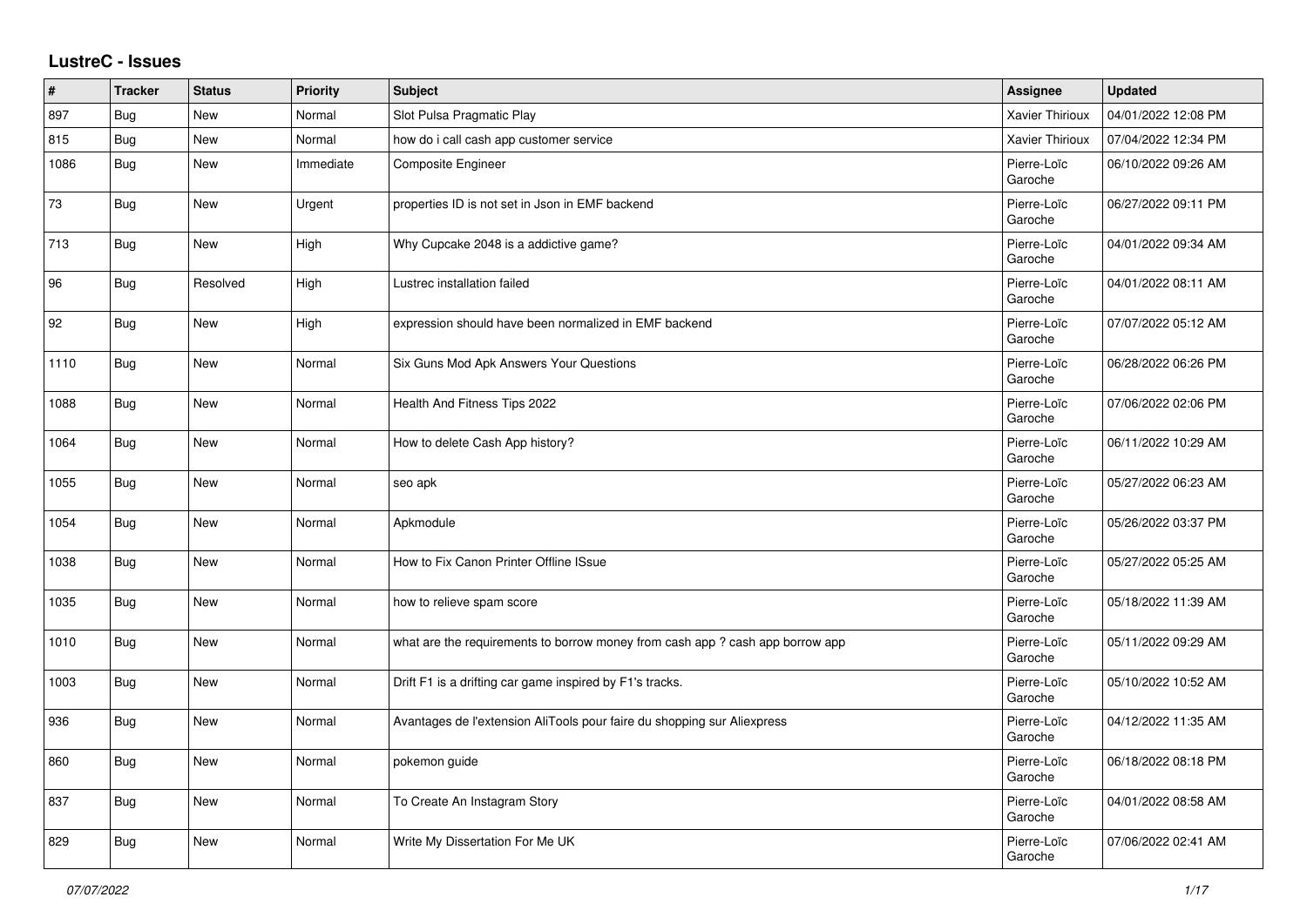| #   | <b>Tracker</b> | <b>Status</b> | <b>Priority</b> | <b>Subject</b>                                                                       | Assignee               | <b>Updated</b>      |
|-----|----------------|---------------|-----------------|--------------------------------------------------------------------------------------|------------------------|---------------------|
| 814 | Bug            | New           | Normal          | Stage Fright Cure                                                                    | Pierre-Loïc<br>Garoche | 06/28/2022 12:31 AM |
| 780 | Bug            | New           | Normal          | Best Whatsapp Modified APKs                                                          | Pierre-Loïc<br>Garoche | 07/07/2022 03:53 AM |
| 759 | Bug            | New           | Normal          | Canon IJ Network Tool                                                                | Pierre-Loïc<br>Garoche | 07/07/2022 07:20 AM |
| 727 | Bug            | New           | Normal          | Drive for speed simulator mod apk                                                    | Pierre-Loïc<br>Garoche | 06/27/2022 06:33 AM |
| 707 | Bug            | New           | Normal          | Why Accounting Assignments Are Beneficial For The Students?                          | Pierre-Loïc<br>Garoche | 07/04/2022 06:59 PM |
| 674 | <b>Bug</b>     | New           | Normal          | The best game in 2021                                                                | Pierre-Loïc<br>Garoche | 07/07/2022 12:49 AM |
| 671 | Bug            | New           | Normal          | Hot games                                                                            | Pierre-Loïc<br>Garoche | 07/06/2022 02:14 AM |
| 663 | Bug            | New           | Normal          | Know how the Cash app twitches words in a detailed way.                              | Pierre-Loïc<br>Garoche | 06/28/2022 07:08 PM |
| 602 | Bug            | New           | Normal          | Best Essay Writing Service UK                                                        | Pierre-Loïc<br>Garoche | 07/05/2022 01:28 AM |
| 601 | Bug            | New           | Normal          | Best Essay Writing Service UK                                                        | Pierre-Loïc<br>Garoche | 07/04/2022 07:26 PM |
| 582 | Bug            | New           | Normal          | Cash App Won't Let Me Send Money If There Is A Low Balance Available                 | Pierre-Loïc<br>Garoche | 07/05/2022 11:59 PM |
| 571 | Bug            | New           | Normal          | How may the Cash app dispute your trade?                                             | Pierre-Loïc<br>Garoche | 07/02/2022 11:09 AM |
| 570 | <b>Bug</b>     | New           | Normal          | What is Sutton bank cash app customer service phone number?                          | Pierre-Loïc<br>Garoche | 07/06/2022 12:33 PM |
| 569 | Bug            | New           | Normal          | What is the incoming and outgoing mail server for Outlook IMAP settings?             | Pierre-Loïc<br>Garoche | 07/05/2022 05:35 PM |
| 534 | Bug            | New           | Normal          | Know how to initiate cash app refund by contacting the technical team                | Pierre-Loïc<br>Garoche | 07/07/2022 02:53 AM |
| 523 | Bug            | New           | Normal          | What Is The Right Google Account Recovery Aid To Regain Account Access?              | Pierre-Loïc<br>Garoche | 07/07/2022 01:25 AM |
| 501 | Bug            | New           | Normal          | How Do I Annihilate Cash App Transfer Failed Problems Effectively                    | Pierre-Loïc<br>Garoche | 07/07/2022 04:49 AM |
| 500 | Bug            | New           | Normal          | Simply contact the technical team, to find the solution to cash app refund problems. | Pierre-Loïc<br>Garoche | 07/06/2022 01:09 AM |
| 275 | Bug            | New           | Normal          | Activate Cash App Card With Or Without QR - Step By Step Guide                       | Pierre-Loïc<br>Garoche | 07/07/2022 03:16 AM |
| 251 | <b>Bug</b>     | New           | Normal          | All About Cash App Transfer Fail Problems                                            | Pierre-Loïc<br>Garoche | 07/06/2022 02:08 AM |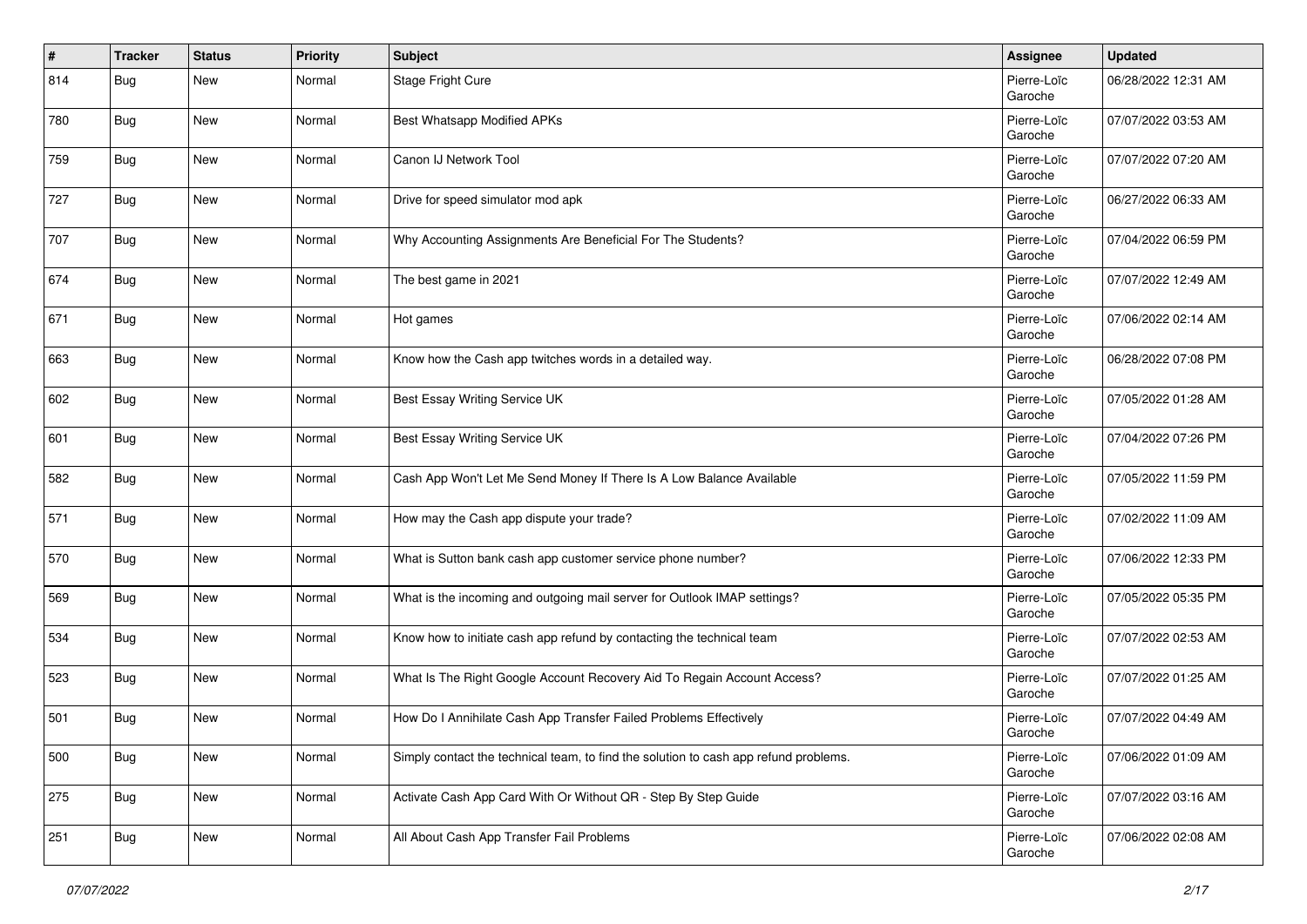| #      | <b>Tracker</b> | <b>Status</b> | <b>Priority</b> | <b>Subject</b>                                                                       | Assignee               | <b>Updated</b>      |
|--------|----------------|---------------|-----------------|--------------------------------------------------------------------------------------|------------------------|---------------------|
| 249    | Bug            | New           | Normal          | Steps to Activate Cash App Card in Less then 2 Minutes - Get Information             | Pierre-Loïc<br>Garoche | 06/21/2022 07:52 PM |
| 231    | <b>Bug</b>     | New           | Normal          | Is the ringtone download difficult or not?                                           | Pierre-Loïc<br>Garoche | 07/04/2022 05:42 PM |
| 188    | Bug            | New           | Normal          | Why are university students buying assignments online?                               | Pierre-Loïc<br>Garoche | 07/06/2022 02:59 PM |
| 155    | Bug            | New           | Normal          | Cant access my cash app account                                                      | Pierre-Loïc<br>Garoche | 07/05/2022 04:42 PM |
| 120    | Bug            | New           | Normal          | ghfjtkx                                                                              | Pierre-Loïc<br>Garoche | 07/07/2022 06:13 AM |
| 88     | Bug            | New           | Normal          | kind2 output: When for node arguments                                                | Pierre-Loïc<br>Garoche | 07/05/2022 01:40 PM |
| 78     | Bug            | In Progress   | Normal          | Why generate MCDC conditions for constant flows?                                     | Pierre-Loïc<br>Garoche | 04/01/2022 08:08 AM |
| 74     | Bug            | New           | Normal          | const is not supported inside contract                                               | Pierre-Loïc<br>Garoche | 07/06/2022 09:34 PM |
| $72\,$ | Bug            | New           | Normal          | Simulinkd does not match Lustre using EMF backend when using nested Merge expression | Pierre-Loïc<br>Garoche | 04/01/2022 08:06 AM |
| 867    | Bug            | New           | Low             | cheap Yeezys                                                                         | Pierre-Loïc<br>Garoche | 04/01/2022 09:12 AM |
| 685    | Bug            | New           | Low             | youtube thumbnail downloader                                                         | Pierre-Loïc<br>Garoche | 07/05/2022 12:45 PM |
| 718    | Bug            | New           | High            | Solve Complex Accounting Assignments                                                 | Hamza<br>Bourbouh      | 07/07/2022 01:52 AM |
| 1128   | Bug            | New           | Normal          | cvjvfbdi                                                                             | Hamza<br>Bourbouh      | 06/27/2022 01:52 PM |
| 976    | Bug            | New           | Normal          | How to delete the cash app account history right now?                                | Hamza<br>Bourbouh      | 06/28/2022 11:22 AM |
| 536    | Bug            | New           | Normal          | How to check the balance on the cash app card                                        | Hamza<br>Bourbouh      | 07/06/2022 11:39 PM |
| 162    | <b>Bug</b>     | New           | Normal          | gfyuik9                                                                              | Hamza<br>Bourbouh      | 04/01/2022 08:01 AM |
| 1047   | Bug            | New           | Normal          | Opensea                                                                              | Corentin<br>Lauverjat  | 05/24/2022 02:32 PM |
| 818    | <b>Bug</b>     | New           | Normal          | Have you ever played a basketball game?                                              | Corentin<br>Lauverjat  | 04/01/2022 08:55 AM |
| 761    | Bug            | New           | Normal          | What is it about basketball that makes it so popular in the United States?           | Corentin<br>Lauverjat  | 07/05/2022 11:09 AM |
| 264    | <b>Bug</b>     | New           | Normal          | We Buy Your Unwanted Car                                                             | Corentin<br>Lauverjat  | 07/06/2022 03:49 AM |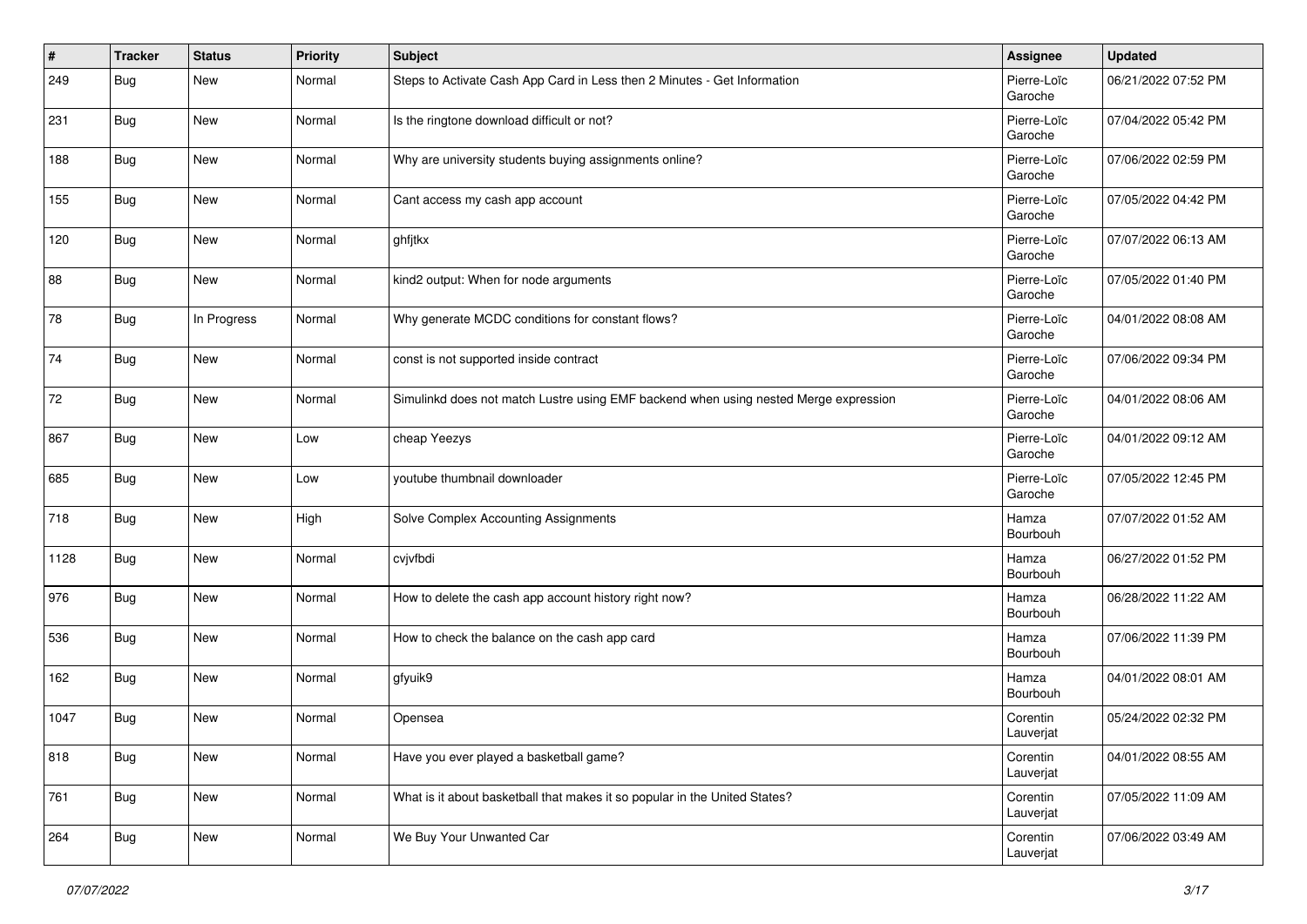| #    | <b>Tracker</b> | <b>Status</b> | <b>Priority</b> | <b>Subject</b>                                                                 | Assignee             | <b>Updated</b>      |
|------|----------------|---------------|-----------------|--------------------------------------------------------------------------------|----------------------|---------------------|
| 723  | Bug            | New           | High            | The best horror game in 2021                                                   | Christophe<br>Garion | 07/05/2022 01:21 PM |
| 580  | <b>Bug</b>     | New           | High            | What is Narrative Essay?                                                       | Christophe<br>Garion | 07/05/2022 12:04 AM |
| 152  | <b>Bug</b>     | New           | High            | professional bridal makeup artist                                              | Christophe<br>Garion | 07/06/2022 04:28 AM |
| 1093 | Bug            | New           | Normal          | Uniswap Exchange                                                               | Christophe<br>Garion | 06/14/2022 11:55 AM |
| 1074 | Bug            | New           | Normal          | Dissertation writing help at economical rates!                                 | Christophe<br>Garion | 06/06/2022 04:48 PM |
| 1000 | <b>Bug</b>     | New           | Normal          | Super easy way to zoom photos and upload to Instagram                          | Christophe<br>Garion | 07/06/2022 01:59 PM |
| 986  | <b>Bug</b>     | New           | Normal          | dbhdsvbhdf                                                                     | Christophe<br>Garion | 06/27/2022 04:12 PM |
| 955  | Bug            | New           | Normal          | How Long Does Verification Take On Cash App If You Apply For The Verification? | Christophe<br>Garion | 07/05/2022 02:41 PM |
| 939  | Bug            | New           | Normal          | Ability to change sound notifications                                          | Christophe<br>Garion | 06/27/2022 11:29 PM |
| 938  | <b>Bug</b>     | New           | Normal          | Would you like to have your own ringtone                                       | Christophe<br>Garion | 06/26/2022 09:54 PM |
| 858  | Bug            | New           | Normal          | opourid                                                                        | Christophe<br>Garion | 04/01/2022 09:13 AM |
| 805  | Bug            | New           | Normal          | Ketamine Online Store                                                          | Christophe<br>Garion | 07/01/2022 02:49 AM |
| 797  | Bug            | New           | Normal          | Psychedelic                                                                    | Christophe<br>Garion | 07/06/2022 12:46 AM |
| 722  | Bug            | New           | Normal          | Vergrößern Sie Instagram-Fotos mit instazoom                                   | Christophe<br>Garion | 07/05/2022 08:23 AM |
| 694  | Bug            | New           | Normal          | How to Get Guidance On How To Cash App Withdrawal Limit?                       | Christophe<br>Garion | 07/07/2022 05:18 AM |
| 579  | <b>Bug</b>     | New           | Normal          | YOUR CV MAKES YOUR FIRST IMPRESSION                                            | Christophe<br>Garion | 07/05/2022 07:46 PM |
| 535  | <b>Bug</b>     | New           | Normal          | Getting Tangled Problems When You Try To Apply For Cash App Delete Account     | Christophe<br>Garion | 07/05/2022 08:58 PM |
| 498  | <b>Bug</b>     | New           | Normal          | Téléchargeur SoundCloud : SoundCloud en Mp3                                    | Christophe<br>Garion | 07/07/2022 02:01 AM |
| 270  | <b>Bug</b>     | New           | Normal          | Logo Mansion                                                                   | Christophe<br>Garion | 04/01/2022 08:20 AM |
| 153  | <b>Bug</b>     | New           | Normal          | urgent loan online                                                             | Christophe<br>Garion | 07/06/2022 04:39 AM |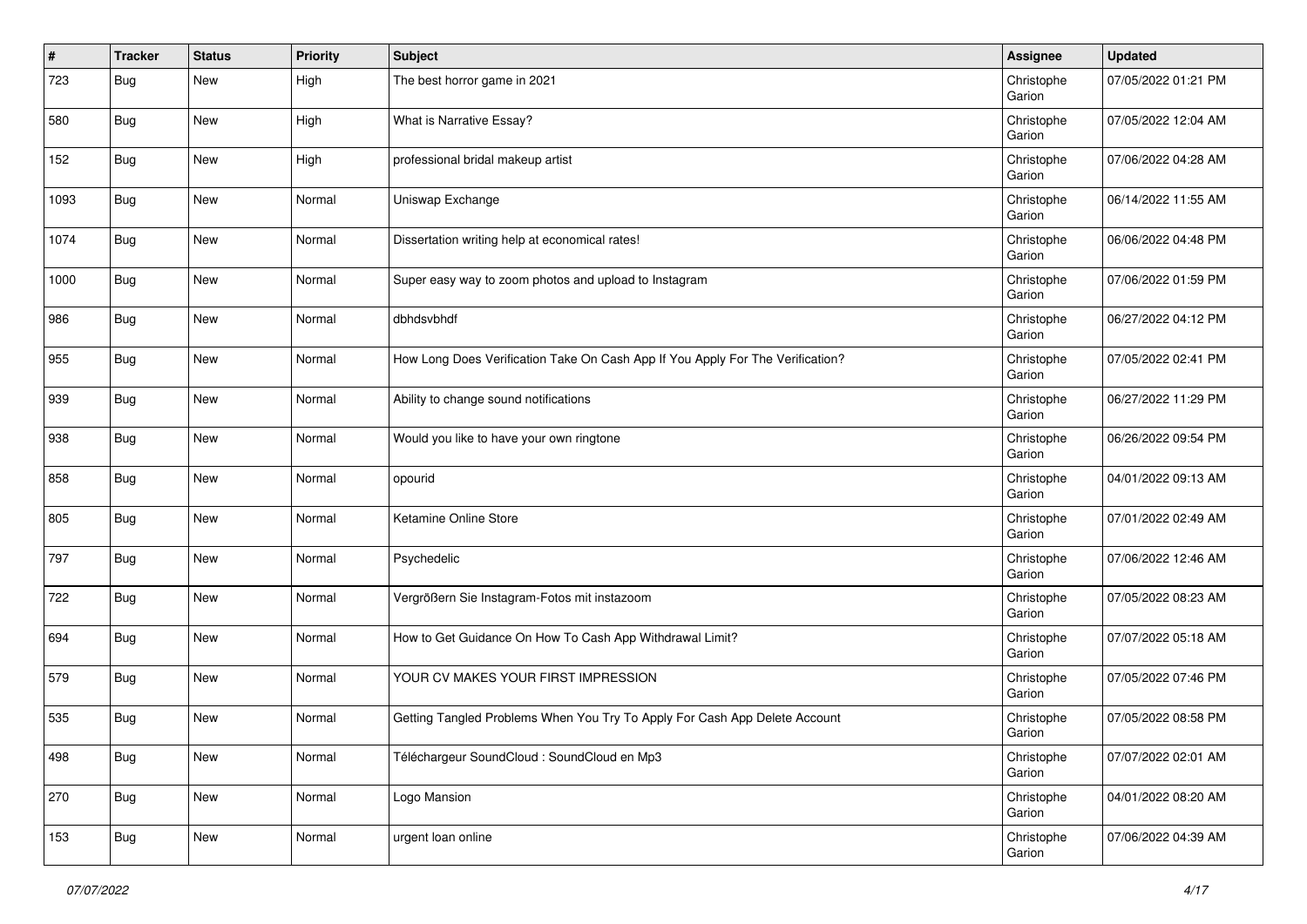| $\vert$ # | <b>Tracker</b> | <b>Status</b> | <b>Priority</b> | Subject                                                                                            | Assignee  | <b>Updated</b>      |
|-----------|----------------|---------------|-----------------|----------------------------------------------------------------------------------------------------|-----------|---------------------|
| 293       | Bug            | New           | Immediate       | <b>CMT Direct Wix</b>                                                                              | Anonymous | 04/01/2022 07:21 AM |
| 531       | Bug            | New           | Normal          | Cheap Assignment Writing Service UK                                                                | Anonymous | 07/06/2022 03:45 PM |
| 530       | Bug            | New           | Normal          | Cheap Assignment Writing Service UK                                                                | Anonymous | 07/06/2022 03:34 PM |
| 513       | Bug            | New           | Normal          | Unlock cash app account using the easy steps:                                                      | Anonymous | 07/06/2022 05:03 AM |
| 274       | Bug            | New           | Normal          | How AI is transforming coupon marketing campaigns?                                                 | Anonymous | 06/27/2022 01:54 PM |
| 269       | Bug            | New           | Normal          | Is there such a site for app design?                                                               | Anonymous | 07/06/2022 03:56 AM |
| 226       | Bug            | New           | Normal          | How to find reliable service reviews                                                               | Anonymous | 04/01/2022 08:46 AM |
| 167       | Bug            | New           | Normal          | instant loan without documents                                                                     | Anonymous | 07/06/2022 11:48 AM |
| 118       | Bug            | New           | Normal          | golf                                                                                               | Anonymous | 07/06/2022 12:36 AM |
| 486       | Bug            | New           | Low             | HP Wireless Printer Setup                                                                          | Anonymous | 07/07/2022 02:11 AM |
| 203       | <b>Bug</b>     | New           | Low             | Airport Taxi Guildford                                                                             | Anonymous | 07/05/2022 07:16 PM |
| 1105      | <b>Bug</b>     | New           | High            | What is Mahjong online?                                                                            |           | 06/28/2022 03:47 AM |
| 1005      | Bug            | New           | High            | Nursing Assignment Help in UK                                                                      |           | 05/13/2022 05:33 PM |
| 763       | Bug            | New           | High            | How to Make a Ringtone on Your iPhone                                                              |           | 07/05/2022 07:00 AM |
| 609       | <b>Bug</b>     | New           | High            | Online Trusted Medicine Store in US for Health - Genericmedsupply                                  |           | 07/05/2022 06:05 PM |
| 583       | Bug            | New           | High            | Need the Cash app customer service phone number?                                                   |           | 07/03/2022 10:09 PM |
| 559       | Bug            | <b>New</b>    | High            | What Are Permission For Applications like Facebook Sending MMS?                                    |           | 07/06/2022 01:37 AM |
| 279       | Bug            | New           | High            | What is an essential feature of an internal communications app?                                    |           | 07/07/2022 05:09 AM |
| 273       | Bug            | New           | High            | assignment help online                                                                             |           | 04/01/2022 08:17 AM |
| 1145      | <b>Bug</b>     | New           | Normal          | IHG Is Extending Its Already Impressive Roster with a New Luxury Collection of Independent Hotels? |           | 07/05/2022 12:50 PM |
| 1144      | Bug            | New           | Normal          | <b>Tour Packages</b>                                                                               |           | 07/05/2022 07:55 AM |
| 1143      | Bug            | New           | Normal          | Soap2day                                                                                           |           | 07/04/2022 11:04 AM |
| 1137      | Bug            | New           | Normal          | Professional report                                                                                |           | 07/01/2022 05:19 PM |
| 1136      | <b>Bug</b>     | New           | Normal          | Can I Talk To A Live Person At Facebook? Clarify Concerns Effectively                              |           | 07/01/2022 08:10 AM |
| 1135      | <b>Bug</b>     | New           | Normal          | How to word games - 5 letter words                                                                 |           | 07/01/2022 05:52 AM |
| 1134      | Bug            | New           | Normal          | Is WhatsApp Aero Worth Downloading?                                                                |           | 07/01/2022 04:03 AM |
| 1133      | <b>Bug</b>     | New           | Normal          | Flagle, what is it?                                                                                |           | 06/30/2022 10:37 AM |
| 1132      | <b>Bug</b>     | New           | Normal          | Registration process on Huobi                                                                      |           | 06/30/2022 05:10 AM |
| 1131      | <b>Bug</b>     | New           | Normal          | Calculatrice Forex pour calculer les paramètres de la copie des transactions                       |           | 06/29/2022 07:24 PM |
| 1129      | <b>Bug</b>     | New           | Normal          | how to enable direct deposit on cash app?                                                          |           | 06/28/2022 10:44 AM |
| 1127      | Bug            | New           | Normal          | Is there any support to find Google Feud answers?                                                  |           | 06/27/2022 04:27 AM |
| 1126      | <b>Bug</b>     | New           | Normal          | 1PLSD                                                                                              |           | 06/25/2022 09:36 AM |
| 1125      | Bug            | New           | Normal          | What is Wordscapes?                                                                                |           | 06/24/2022 09:05 AM |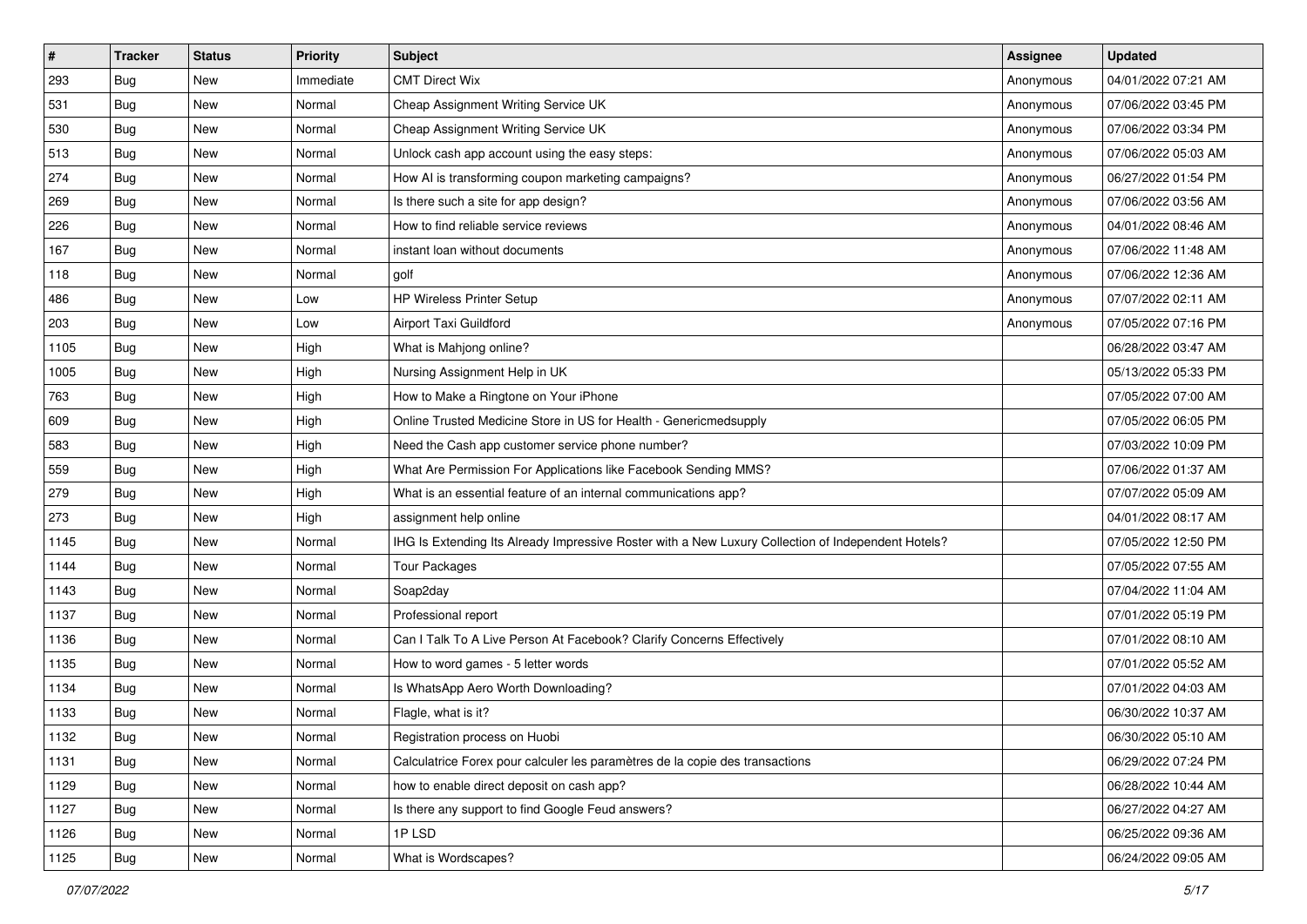| #    | <b>Tracker</b> | <b>Status</b> | <b>Priority</b> | <b>Subject</b>                                                                                                                                           | <b>Assignee</b> | <b>Updated</b>      |
|------|----------------|---------------|-----------------|----------------------------------------------------------------------------------------------------------------------------------------------------------|-----------------|---------------------|
| 1124 | Bug            | New           | Normal          | Cookie clicker unblocked                                                                                                                                 |                 | 06/24/2022 05:14 AM |
| 1123 | Bug            | New           | Normal          | Where To Watch FIFA World Cup 2022                                                                                                                       |                 | 06/24/2022 03:51 AM |
| 1122 | Bug            | New           | Normal          | Count the number of words on the Microsoft Word application in the phone                                                                                 |                 | 06/23/2022 04:19 AM |
| 1121 | Bug            | New           | Normal          | LustreC do not run                                                                                                                                       |                 | 06/22/2022 08:43 AM |
| 1120 | Bug            | New           | Normal          | Summary of 5 best coloring apps on phones                                                                                                                |                 | 07/05/2022 08:31 AM |
| 1119 | Bug            | New           | Normal          | Klondike Solitaire                                                                                                                                       |                 | 06/27/2022 03:00 PM |
| 1118 | Bug            | New           | Normal          | <b>Gameplay Minecraft</b>                                                                                                                                |                 | 06/27/2022 10:33 AM |
| 1117 | Bug            | New           | Normal          | Equal Words - Word search game for PC and Windows Phone                                                                                                  |                 | 06/29/2022 04:58 AM |
| 1116 | Bug            | New           | Normal          | ipTV smarts pro                                                                                                                                          |                 | 07/06/2022 02:17 PM |
| 1115 | Bug            | New           | Normal          | How to access your saved favorite Tiktok                                                                                                                 |                 | 06/28/2022 03:59 PM |
| 1114 | <b>Bug</b>     | New           | Normal          | To control the car, all you must do is click to go left or right and release the button to go straight.                                                  |                 | 07/05/2022 09:01 AM |
| 1113 | Bug            | New           | Normal          | Press the button to control your car                                                                                                                     |                 | 06/20/2022 12:09 PM |
| 1112 | Bug            | New           | Normal          | What Cash App Policy Says If Random Person Sent Me Money On Cash App?                                                                                    |                 | 06/27/2022 02:39 AM |
| 1111 | Bug            | New           | Normal          | LOLBeans is a fun battle royale game where you race with other players while avoiding obstacles. Reach the<br>end of the course in competitive gameplay! |                 | 07/04/2022 12:23 PM |
| 1108 | Bug            | New           | Normal          | Six Guns Mod Apk Answers Your Questions                                                                                                                  |                 | 07/05/2022 03:27 AM |
| 1106 | Bug            | New           | Normal          | How Do I Get Cash App ++ Without Confronting Any Technical Glitches?                                                                                     |                 | 06/25/2022 09:53 PM |
| 1104 | Bug            | New           | Normal          | Idle game fix bug                                                                                                                                        |                 | 07/05/2022 11:42 AM |
| 1103 | Bug            | New           | Normal          | Idle game fix bug                                                                                                                                        |                 | 06/25/2022 09:08 PM |
| 1102 | Bug            | New           | Normal          | Charlottesville Travel Guide?                                                                                                                            |                 | 07/04/2022 12:20 PM |
| 1101 | Bug            | New           | Normal          | How to Delete Cash App History at once?                                                                                                                  |                 | 06/27/2022 01:33 PM |
| 1098 | Bug            | New           | Normal          | Life of a Fisherman                                                                                                                                      |                 | 07/07/2022 02:20 AM |
| 1097 | Bug            | New           | Normal          | Race and experience new life.                                                                                                                            |                 | 07/06/2022 06:19 AM |
| 1096 | Bug            | New           | Normal          | Race and experience new life.                                                                                                                            |                 | 06/26/2022 06:07 PM |
| 1094 | Bug            | New           | Normal          | What time does direct deposit hit Cash App?                                                                                                              |                 | 06/14/2022 03:27 PM |
| 1092 | Bug            | New           | Normal          | Ellison Estate Vineyard                                                                                                                                  |                 | 06/20/2022 12:03 PM |
| 1091 | Bug            | New           | Normal          | Find family fun indoors and outdoors in the Jungfrau Region                                                                                              |                 | 06/14/2022 09:33 AM |
| 1090 | <b>Bug</b>     | New           | Normal          | Pay Someone To Do My Assignment                                                                                                                          |                 | 06/11/2022 03:15 PM |
| 1089 | <b>Bug</b>     | New           | Normal          | Pay Someone To Do My Assignment                                                                                                                          |                 | 06/15/2022 04:44 AM |
| 1087 | Bug            | New           | Normal          | How do new writers start out?                                                                                                                            |                 | 07/06/2022 02:17 PM |
| 1084 | Bug            | New           | Normal          | <b>Trippie Redd</b>                                                                                                                                      |                 | 06/11/2022 09:05 AM |
| 1083 | Bug            | New           | Normal          | coin base review                                                                                                                                         |                 | 06/11/2022 09:13 AM |
| 1082 | <b>Bug</b>     | New           | Normal          | Reset chime bank password without phone number                                                                                                           |                 | 06/15/2022 11:56 AM |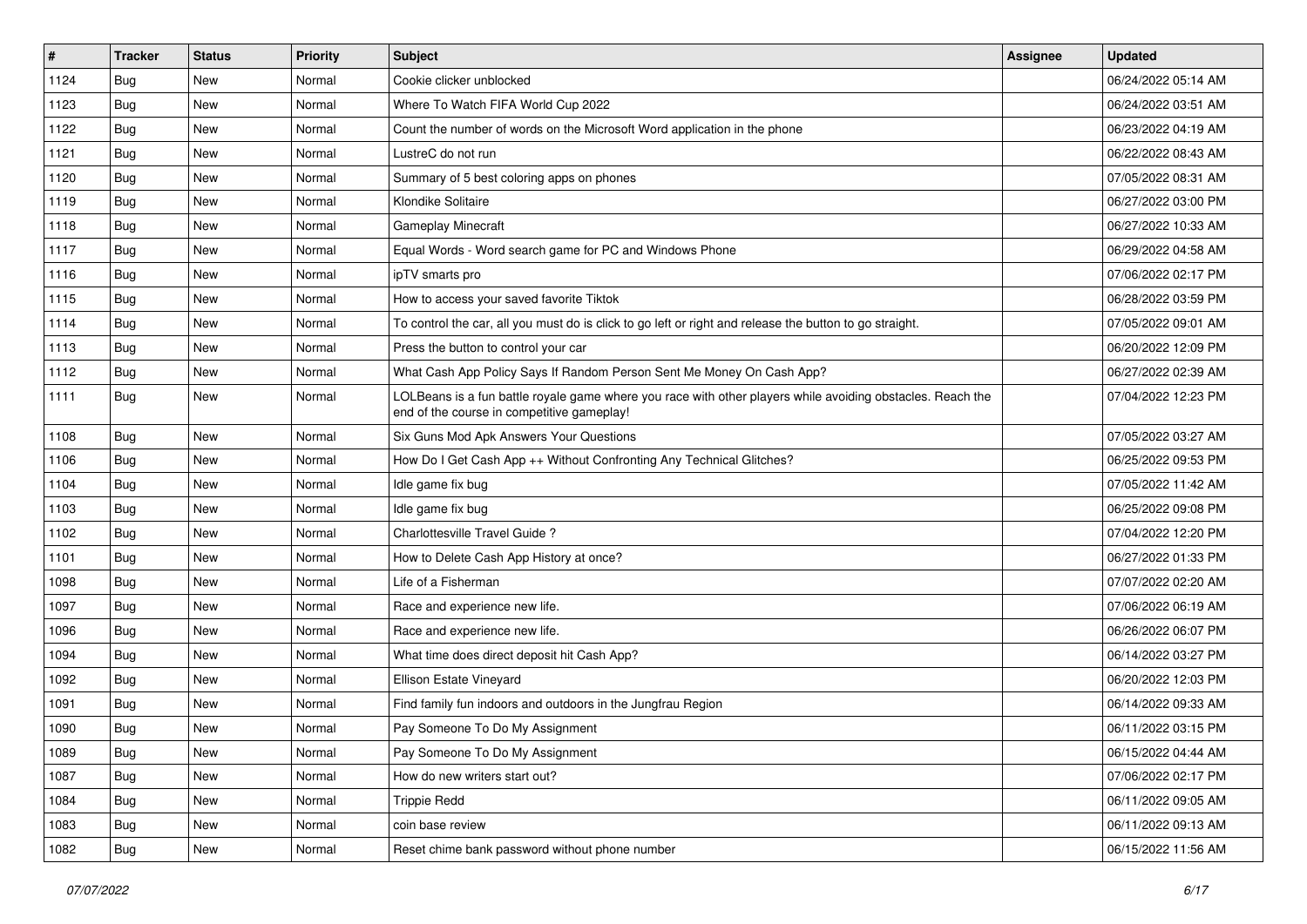| $\vert$ # | <b>Tracker</b> | <b>Status</b> | <b>Priority</b> | Subject                                                                  | Assignee | <b>Updated</b>      |
|-----------|----------------|---------------|-----------------|--------------------------------------------------------------------------|----------|---------------------|
| 1080      | Bug            | New           | Normal          | How to use Math Wallet   Nexo wallet   CoinTiger Exchange                |          | 06/15/2022 11:56 AM |
| 1079      | Bug            | New           | Normal          | How to get cheap psychology assignment?                                  |          | 06/15/2022 06:00 AM |
| 1078      | Bug            | New           | Normal          | What Bank Is Cash App On Plaid? Find Clarity And Assistance              |          | 06/15/2022 11:56 AM |
| 1077      | Bug            | New           | Normal          | Les excellentes façons d'utiliser ces images                             |          | 07/06/2022 03:23 PM |
| 1076      | Bug            | New           | Normal          | DedicatedHosting4u                                                       |          | 06/11/2022 09:15 AM |
| 1073      | <b>Bug</b>     | New           | Normal          | Cricut Design Space                                                      |          | 07/06/2022 01:42 PM |
| 1072      | <b>Bug</b>     | New           | Normal          | ij.start canon                                                           |          | 06/21/2022 06:56 PM |
| 1071      | Bug            | New           | Normal          | Cinema HD Review - Cinemahdy2.net                                        |          | 06/21/2022 06:54 PM |
| 1069      | Bug            | New           | Normal          | how to get cash app support phone number 24*7 available                  |          | 06/29/2022 05:37 PM |
| 1068      | <b>Bug</b>     | New           | Normal          | 123.hp.com/laserjet                                                      |          | 05/31/2022 12:22 PM |
| 1067      | Bug            | New           | Normal          | Cricut.com/setup                                                         |          | 05/31/2022 12:19 PM |
| 1065      | Bug            | New           | Normal          | The top foreign language training game in 2022                           |          | 06/07/2022 04:05 AM |
| 1063      | Bug            | New           | Normal          | 123.hp.com/laserjet                                                      |          | 05/28/2022 12:27 PM |
| 1062      | Bug            | New           | Normal          | Cricut.com/setup                                                         |          | 05/28/2022 12:26 PM |
| 1061      | <b>Bug</b>     | New           | Normal          | Cricut.com/setup                                                         |          | 05/28/2022 12:24 PM |
| 1060      | <b>Bug</b>     | New           | Normal          | How to Use Panda Helper to Speed Up Your iOS                             |          | 05/28/2022 09:12 AM |
| 1059      | Bug            | New           | Normal          | 123.hp.com/laserjet                                                      |          | 05/28/2022 08:29 AM |
| 1058      | Bug            | New           | Normal          | Cricut.com/setup                                                         |          | 05/28/2022 08:28 AM |
| 1057      | <b>Bug</b>     | New           | Normal          | <b>CCPlay Education Edition APK</b>                                      |          | 06/07/2022 04:07 AM |
| 1053      | Bug            | New           | Normal          | Game Geometry Dash                                                       |          | 05/26/2022 11:30 AM |
| 1052      | Bug            | New           | Normal          | Build Now GG is a new battle royale game.                                |          | 05/26/2022 04:24 AM |
| 1051      | <b>Bug</b>     | New           | Normal          | Dental Supplies USA                                                      |          | 06/11/2022 09:20 PM |
| 1048      | Bug            | New           | Normal          | So zeigen Sie ein Instagram-Profilbild an und vergrößern es              |          | 05/25/2022 06:56 AM |
| 1046      | Bug            | New           | Normal          | 123.hp.com/laserjet                                                      |          | 05/24/2022 10:46 AM |
| 1045      | Bug            | New           | Normal          | Cricut.com/setup                                                         |          | 05/24/2022 10:45 AM |
| 1044      | <b>Bug</b>     | New           | Normal          | Can I Disapprove If Random Person Sent Me Money On Cash App?             |          | 05/26/2022 03:51 PM |
| 1043      | Bug            | New           | Normal          | What Is The Right Way To Troubleshoot Cash App Transfer Failed Problems? |          | 05/25/2022 01:16 PM |
| 1042      | <b>Bug</b>     | New           | Normal          | How to set up direct deposit on cash app?                                |          | 05/25/2022 01:17 PM |
| 1041      | Bug            | New           | Normal          | Count words in Word on the computer                                      |          | 05/27/2022 02:16 PM |
| 1040      | Bug            | New           | Normal          | thabet                                                                   |          | 05/19/2022 08:05 PM |
| 1039      | Bug            | New           | Normal          | How to Get Tickmill Bonuses for Free                                     |          | 05/26/2022 05:43 PM |
| 1036      | <b>Bug</b>     | New           | Normal          | <b>VPS Material</b>                                                      |          | 05/18/2022 09:34 PM |
| 1034      | <b>Bug</b>     | New           | Normal          | Download Teaching Feeling For Android                                    |          | 05/20/2022 09:25 AM |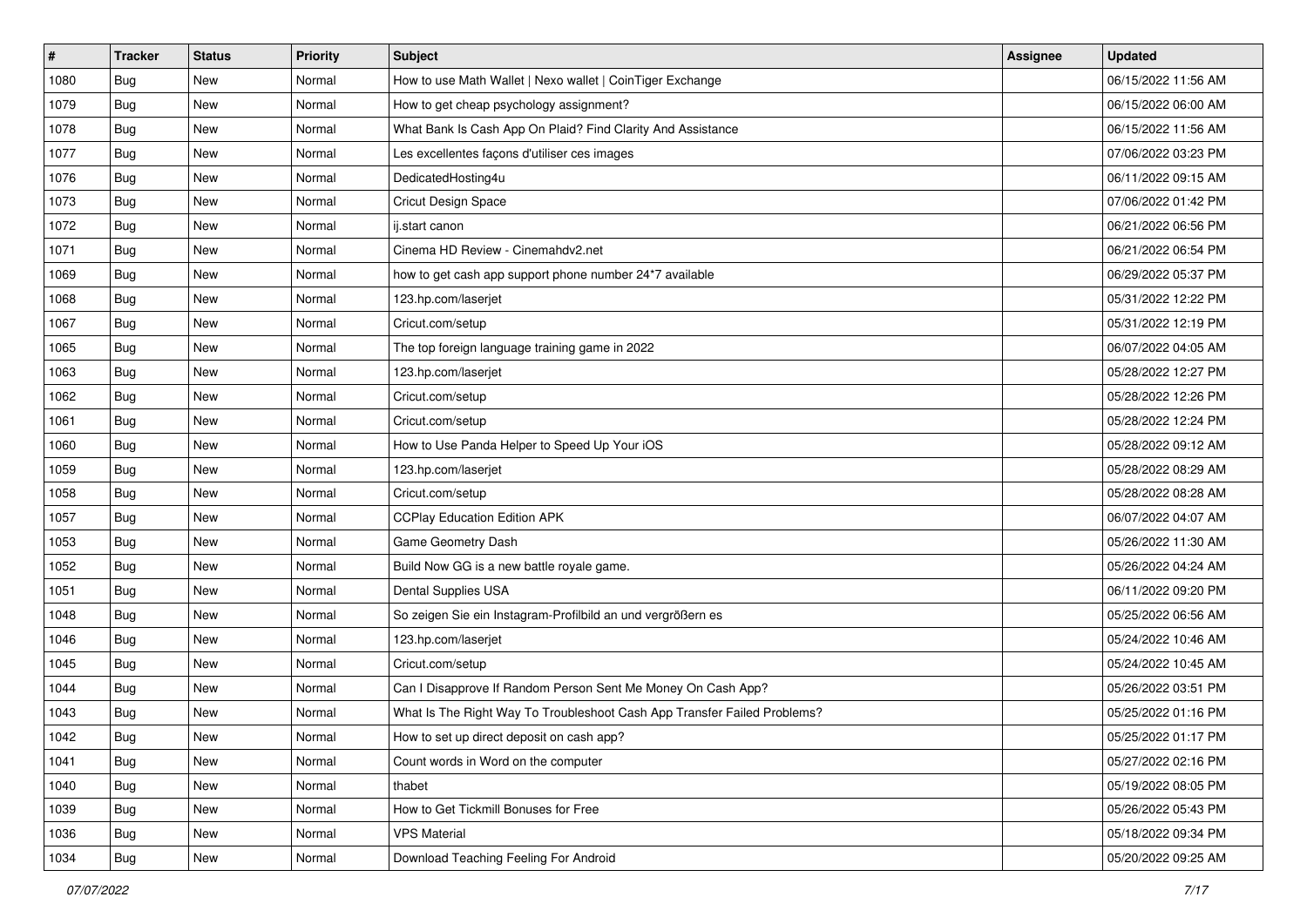| $\vert$ # | <b>Tracker</b> | <b>Status</b> | <b>Priority</b> | Subject                                                                    | Assignee | <b>Updated</b>      |
|-----------|----------------|---------------|-----------------|----------------------------------------------------------------------------|----------|---------------------|
| 1033      | Bug            | New           | Normal          | The best slope 2 online games to play right now                            |          | 05/17/2022 10:55 AM |
| 1032      | Bug            | New           | Normal          | How To Play The Wordle Game                                                |          | 05/17/2022 10:37 AM |
| 1031      | Bug            | New           | Normal          | <b>IAFT Traders Union</b>                                                  |          | 05/16/2022 03:14 PM |
| 1030      | Bug            | New           | Normal          | <b>IAFT Traders Union</b>                                                  |          | 05/16/2022 03:13 PM |
| 1029      | Bug            | New           | Normal          | 5 Reasons Why People Love Coloring Pages?                                  |          | 05/16/2022 11:53 AM |
| 1028      | <b>Bug</b>     | New           | Normal          | The Best Free Online Game to Play with Friends                             |          | 05/16/2022 05:00 AM |
| 1027      | Bug            | New           | Normal          | Word hurdle: Viral and Fun Online Game                                     |          | 06/25/2022 06:13 PM |
| 1026      | Bug            | New           | Normal          | New Puzzle Game for All Age - Dordle                                       |          | 06/25/2022 06:17 PM |
| 1025      | Bug            | New           | Normal          | how to change the logo in wordpress                                        |          | 06/25/2022 06:20 PM |
| 1024      | Bug            | New           | Normal          | How to choose the right broker                                             |          | 06/25/2022 06:23 PM |
| 1023      | <b>Bug</b>     | New           | Normal          | Questions That Are Typically Asked About Trap The Cat                      |          | 05/14/2022 03:51 AM |
| 1022      | Bug            | New           | Normal          | 123.hp.com/laserjet                                                        |          | 05/13/2022 01:25 PM |
| 1021      | <b>Bug</b>     | New           | Normal          | Cricut.com/setup                                                           |          | 05/26/2022 12:21 AM |
| 1020      | Bug            | New           | Normal          | Cricut.com/setup                                                           |          | 05/13/2022 11:14 AM |
| 1019      | Bug            | New           | Normal          | Cricut.com/setup                                                           |          | 05/13/2022 11:13 AM |
| 1018      | Bug            | New           | Normal          | So erhalten Sie ein kostenloses Hörbuch                                    |          | 07/07/2022 01:41 AM |
| 1016      | Bug            | New           | Normal          | Klondike Solitaire                                                         |          | 05/12/2022 09:03 AM |
| 1015      | Bug            | New           | Normal          | Is it possible to send books for free?                                     |          | 05/11/2022 04:05 PM |
| 1014      | Bug            | New           | Normal          | how to get chime routing and account number ? chime routing number florida |          | 05/11/2022 12:42 PM |
| 1013      | <b>Bug</b>     | New           | Normal          | ij.start canon                                                             |          | 05/11/2022 11:31 AM |
| 1012      | Bug            | New           | Normal          | Cricut.com/setup                                                           |          | 05/11/2022 11:30 AM |
| 1011      | <b>Bug</b>     | New           | Normal          | Summary of 10 best coloring apps on phones                                 |          | 05/11/2022 10:58 AM |
| 1009      | Bug            | New           | Normal          | How to change routing number on Cash App?                                  |          | 05/11/2022 07:13 AM |
| 1008      | <b>Bug</b>     | New           | Normal          | Who was the first black woman to anchor a newscast?                        |          | 05/10/2022 03:13 PM |
| 1007      | Bug            | New           | Normal          | "ij.start canon                                                            |          | 05/18/2022 10:40 AM |
| 1006      | Bug            | New           | Normal          | Cricut.com/setup                                                           |          | 05/10/2022 01:22 PM |
| 1004      | Bug            | New           | Normal          | you get to pinch and drag a man with a very flexible face                  |          | 05/10/2022 10:59 AM |
| 1002      | <b>Bug</b>     | New           | Normal          | Chemistry Assignment Help                                                  |          | 06/04/2022 09:58 AM |
| 1001      | Bug            | New           | Normal          | Venmo Keep Saying Error?                                                   |          | 06/27/2022 02:20 AM |
| 999       | Bug            | New           | Normal          | Is there a way to find Google Feud answers?                                |          | 06/28/2022 01:27 AM |
| 998       | Bug            | New           | Normal          | Is It Hard to Solve Wordle An                                              |          | 06/27/2022 12:24 AM |
| 997       | Bug            | New           | Normal          | 123.hp.com/laserjet                                                        |          | 06/28/2022 09:48 AM |
| 996       | <b>Bug</b>     | New           | Normal          | Cricut.com/setup                                                           |          | 06/27/2022 07:12 AM |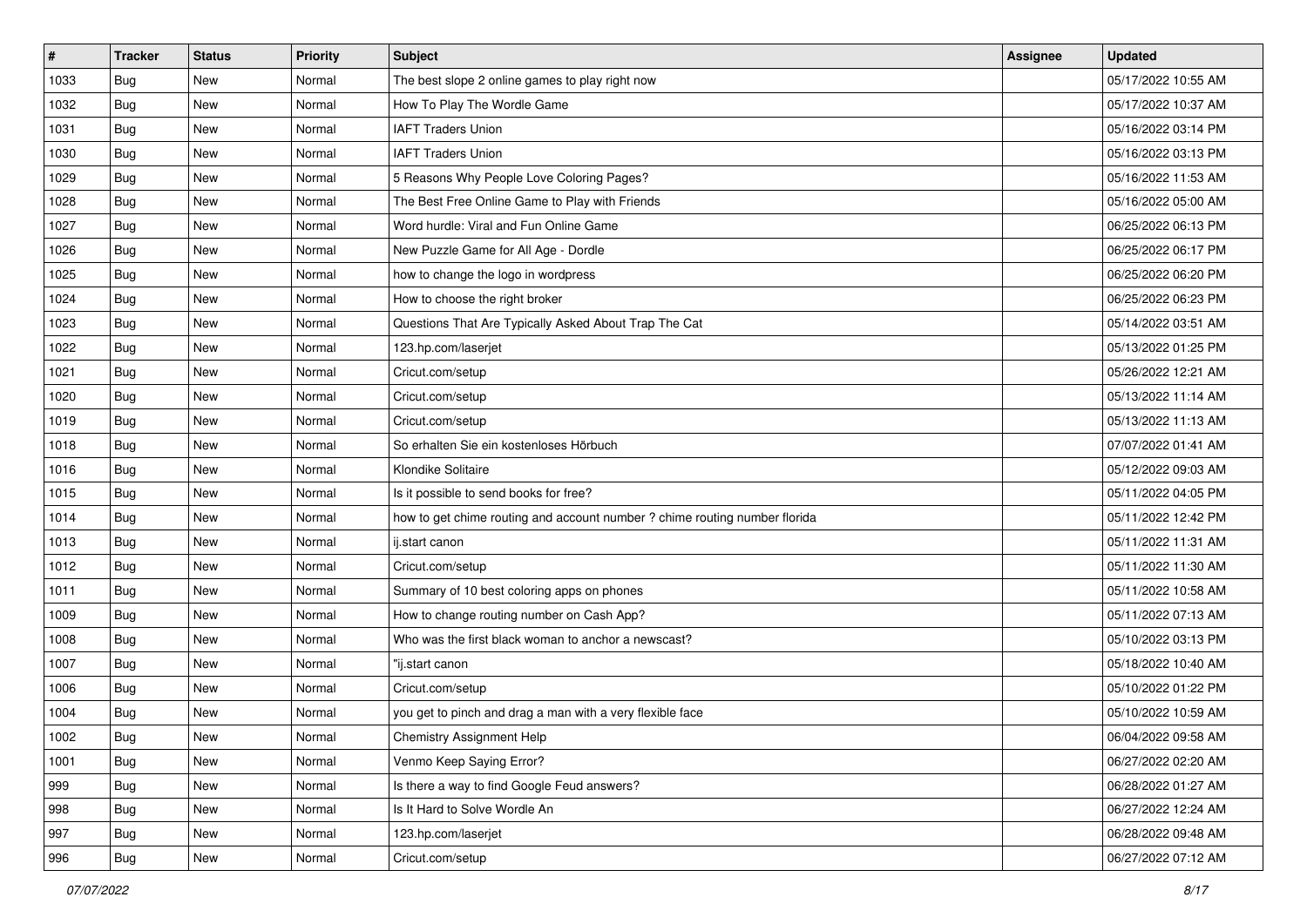| $\sharp$ | <b>Tracker</b> | <b>Status</b> | <b>Priority</b> | <b>Subject</b>                                                                         | Assignee | <b>Updated</b>      |
|----------|----------------|---------------|-----------------|----------------------------------------------------------------------------------------|----------|---------------------|
| 993      | Bug            | New           | Normal          | IO Games Free Online                                                                   |          | 06/26/2022 09:41 AM |
| 992      | Bug            | <b>New</b>    | Normal          | So vergrößern Sie Ihr Instagram-Profilbild                                             |          | 06/26/2022 11:29 PM |
| 991      | Bug            | New           | Normal          | <b>MDMA MOLLY</b>                                                                      |          | 05/03/2022 12:03 AM |
| 990      | Bug            | New           | Normal          | <b>Mushrooms</b>                                                                       |          | 06/26/2022 05:41 AM |
| 989      | Bug            | New           | Normal          | Barewoods Wax Cigar                                                                    |          | 07/07/2022 06:19 AM |
| 988      | Bug            | New           | Normal          | <b>Medicinal Mushrooms</b>                                                             |          | 06/27/2022 09:33 AM |
| 987      | Bug            | <b>New</b>    | Normal          | <b>Medicinal Mushrooms</b>                                                             |          | 06/27/2022 07:13 PM |
| 985      | Bug            | New           | Normal          | Find out the vitality of Facebook Phone Number:                                        |          | 06/27/2022 05:39 AM |
| 984      | Bug            | <b>New</b>    | Normal          | How to disable, permanently delete Twitter account on phone, PC                        |          | 07/07/2022 06:20 AM |
| 983      | Bug            | New           | Normal          | Finding issue in tekken 3 game?                                                        |          | 06/28/2022 03:26 AM |
| 982      | <b>Bug</b>     | New           | Normal          | Five sites that let you download free scenarios for your iPhone                        |          | 05/07/2022 09:34 PM |
| 981      | Bug            | New           | Normal          | VidMate Mod APK                                                                        |          | 06/28/2022 11:24 AM |
| 980      | Bug            | New           | Normal          | Free Gas Cards for the Unemployed                                                      |          | 06/28/2022 02:54 PM |
| 979      | Bug            | New           | Normal          | Free Gas Cards for the Unemployed                                                      |          | 07/05/2022 03:45 PM |
| 978      | Bug            | New           | Normal          | Delamore Lodge is a place to stay.                                                     |          | 06/27/2022 04:57 AM |
| 977      | Bug            | New           | Normal          | Fans of the Old Country will like this book.                                           |          | 07/04/2022 06:54 AM |
| 975      | Bug            | New           | Normal          | Payback 2 Mod APK                                                                      |          | 05/05/2022 10:56 AM |
| 974      | Bug            | New           | Normal          | Watch NCAA Football Live Streaming Free                                                |          | 07/07/2022 03:42 AM |
| 972      | Bug            | New           | Normal          | How To Borrow Money From The Cash App? Get To Know About The Same                      |          | 04/25/2022 07:30 AM |
| 971      | Bug            | <b>New</b>    | Normal          | How Do I Check Balance On Cash App Card With Optimum Ease?                             |          | 06/27/2022 08:16 PM |
| 970      | Bug            | New           | Normal          | The Amount Of Time Does Cash App Direct Deposit Time Take?                             |          | 07/05/2022 02:33 AM |
| 969      | Bug            | <b>New</b>    | Normal          | Watch NCAA Football Live Match Free                                                    |          | 06/28/2022 01:31 PM |
| 966      | Bug            | New           | Normal          | How to Download the Filmes                                                             |          | 06/27/2022 03:25 AM |
| 965      | <b>Bug</b>     | New           | Normal          | Go with cash app customer service to know where I can load my cash app card            |          | 06/28/2022 04:30 AM |
| 964      | Bug            | New           | Normal          | Can I Fix Cash App Transfer Failed Issues By Adding Sufficient Funds?                  |          | 07/03/2022 11:10 PM |
| 962      | Bug            | New           | Normal          | Kostenlose Hörbücher                                                                   |          | 06/26/2022 10:45 PM |
| 961      | Bug            | <b>New</b>    | Normal          | TeaTv is an Android                                                                    |          | 07/05/2022 12:43 AM |
| 959      | <b>Bug</b>     | New           | Normal          | Get connected with cash app team-How to get money off cash app at walmart without card |          | 06/27/2022 08:52 AM |
| 958      | Bug            | New           | Normal          | Avail Cash app support service to know Sutton bank cash app number                     |          | 07/04/2022 11:36 AM |
| 957      | Bug            | New           | Normal          | From Where I Can Get Cheap Writing Services?                                           |          | 04/20/2022 05:06 AM |
| 956      | <b>Bug</b>     | New           | Normal          | FNF Free Mods Online                                                                   |          | 06/25/2022 09:59 PM |
| 954      | <b>Bug</b>     | New           | Normal          | AZ Screen Recorder Mod                                                                 |          | 07/04/2022 10:08 PM |
| 953      | <b>Bug</b>     | New           | Normal          | Manga Dogs - Read Your Favorite Comics on Your Smartphone                              |          | 07/06/2022 01:52 PM |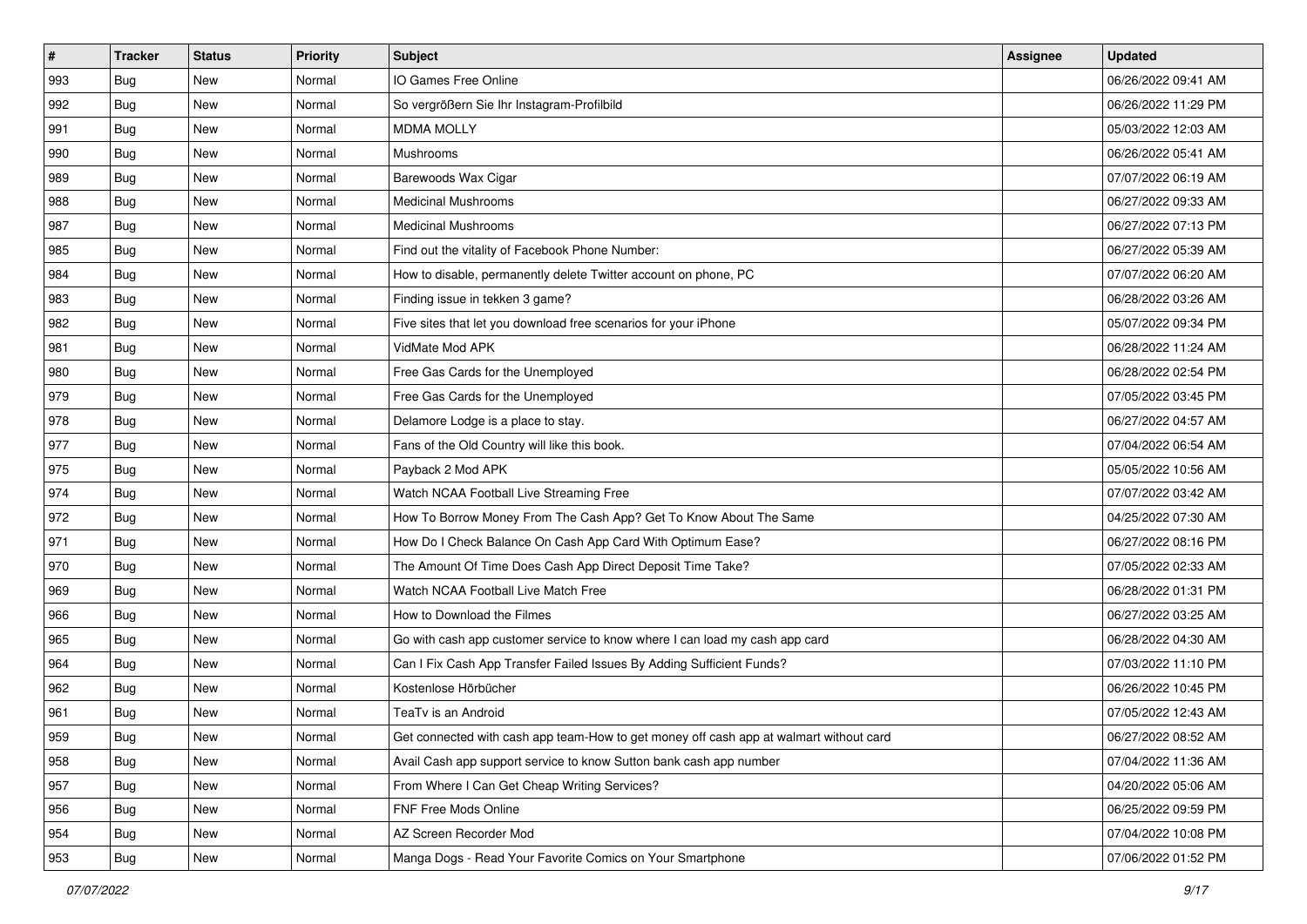| #   | <b>Tracker</b> | <b>Status</b> | <b>Priority</b> | Subject                                                                          | Assignee | <b>Updated</b>      |
|-----|----------------|---------------|-----------------|----------------------------------------------------------------------------------|----------|---------------------|
| 952 | Bug            | New           | Normal          | Canon IJ Network Tool                                                            |          | 06/26/2022 10:35 AM |
| 951 | Bug            | <b>New</b>    | Normal          | Canon.com/ijsetup                                                                |          | 06/27/2022 07:56 PM |
| 950 | Bug            | New           | Normal          | ij.start canon                                                                   |          | 07/04/2022 04:29 PM |
| 949 | Bug            | New           | Normal          | <b>Educational Games</b>                                                         |          | 06/15/2022 09:11 PM |
| 948 | Bug            | New           | Normal          | Canon IJ Network Tool                                                            |          | 06/27/2022 09:30 PM |
| 947 | Bug            | New           | Normal          | is Disney Now and Disney Plus different?                                         |          | 04/14/2022 09:53 AM |
| 946 | Bug            | New           | Normal          | What is Plex and Is Plex Legal?                                                  |          | 06/26/2022 05:23 AM |
| 945 | Bug            | New           | Normal          | TikTok 18 Mod Apk For Your Android                                               |          | 04/13/2022 09:32 AM |
| 943 | Bug            | New           | Normal          | ij.start canon                                                                   |          | 04/13/2022 08:52 AM |
| 942 | Bug            | New           | Normal          | Canon IJ Network Tool                                                            |          | 04/13/2022 08:45 AM |
| 941 | Bug            | New           | Normal          | is Disney Now and Disney Plus different?                                         |          | 07/05/2022 11:02 AM |
| 940 | Bug            | New           | Normal          | What is Plex and Is Plex Legal?                                                  |          | 07/04/2022 07:54 PM |
| 935 | Bug            | New           | Normal          | MovieBox Pro Apk - Watch Movies and TV Shows on Your Android Phone               |          | 07/04/2022 03:38 AM |
| 934 | Bug            | New           | Normal          | MovieBox Pro Apk - Watch Movies and TV Shows on Your Android Phone               |          | 05/10/2022 11:01 AM |
| 933 | <b>Bug</b>     | New           | Normal          | How Can I Watch Movies on My Mobile Phone                                        |          | 06/24/2022 12:55 AM |
| 932 | Bug            | New           | Normal          | The best epic, long-playing PC games will consume days of your life.             |          | 05/15/2022 07:44 PM |
| 930 | Bug            | New           | Normal          | The best free games online                                                       |          | 04/12/2022 09:05 AM |
| 929 | Bug            | New           | Normal          | Canon IJ Network Tool                                                            |          | 04/12/2022 08:32 AM |
| 928 | Bug            | New           | Normal          | How Does Sutton Bank Cash App Customer Service Help In Answering Your Questions? |          | 04/12/2022 11:36 AM |
| 926 | <b>Bug</b>     | <b>New</b>    | Normal          | tavor 7                                                                          |          | 06/22/2022 05:08 PM |
| 925 | Bug            | New           | Normal          | tavor 7                                                                          |          | 06/15/2022 03:45 AM |
| 924 | Bug            | <b>New</b>    | Normal          | buy tec 9                                                                        |          | 04/11/2022 02:54 PM |
| 923 | Bug            | <b>New</b>    | Normal          | frenchies for sale                                                               |          | 04/11/2022 02:35 PM |
| 922 | <b>Bug</b>     | New           | Normal          | Why Is The Need For Assignment Writing Services?                                 |          | 07/07/2022 07:11 AM |
| 921 | Bug            | New           | Normal          | Canon IJ Network Tool                                                            |          | 04/11/2022 09:00 AM |
| 920 | Bug            | New           | Normal          | Where I Can Get Essay Writing Services?                                          |          | 04/11/2022 08:35 AM |
| 918 | <b>Bug</b>     | New           | Normal          | Antivirus for IOS                                                                |          | 06/16/2022 10:36 PM |
| 917 | <b>Bug</b>     | New           | Normal          | Random Person Sent Me Money on Cash App-find solution?                           |          | 04/09/2022 12:32 PM |
| 916 | Bug            | New           | Normal          | How long does it take to write a book?                                           |          | 04/07/2022 12:15 PM |
| 915 | Bug            | New           | Normal          | Finance dissertation writing                                                     |          | 04/07/2022 09:22 AM |
| 914 | <b>Bug</b>     | New           | Normal          | Wordle: how to play fashion games for free?                                      |          | 04/07/2022 08:30 AM |
| 913 | Bug            | New           | Normal          | Canon IJ Network Tool                                                            |          | 04/07/2022 06:21 AM |
| 912 | <b>Bug</b>     | New           | Normal          | Cuphead Mobile Game Review                                                       |          | 06/09/2022 10:14 AM |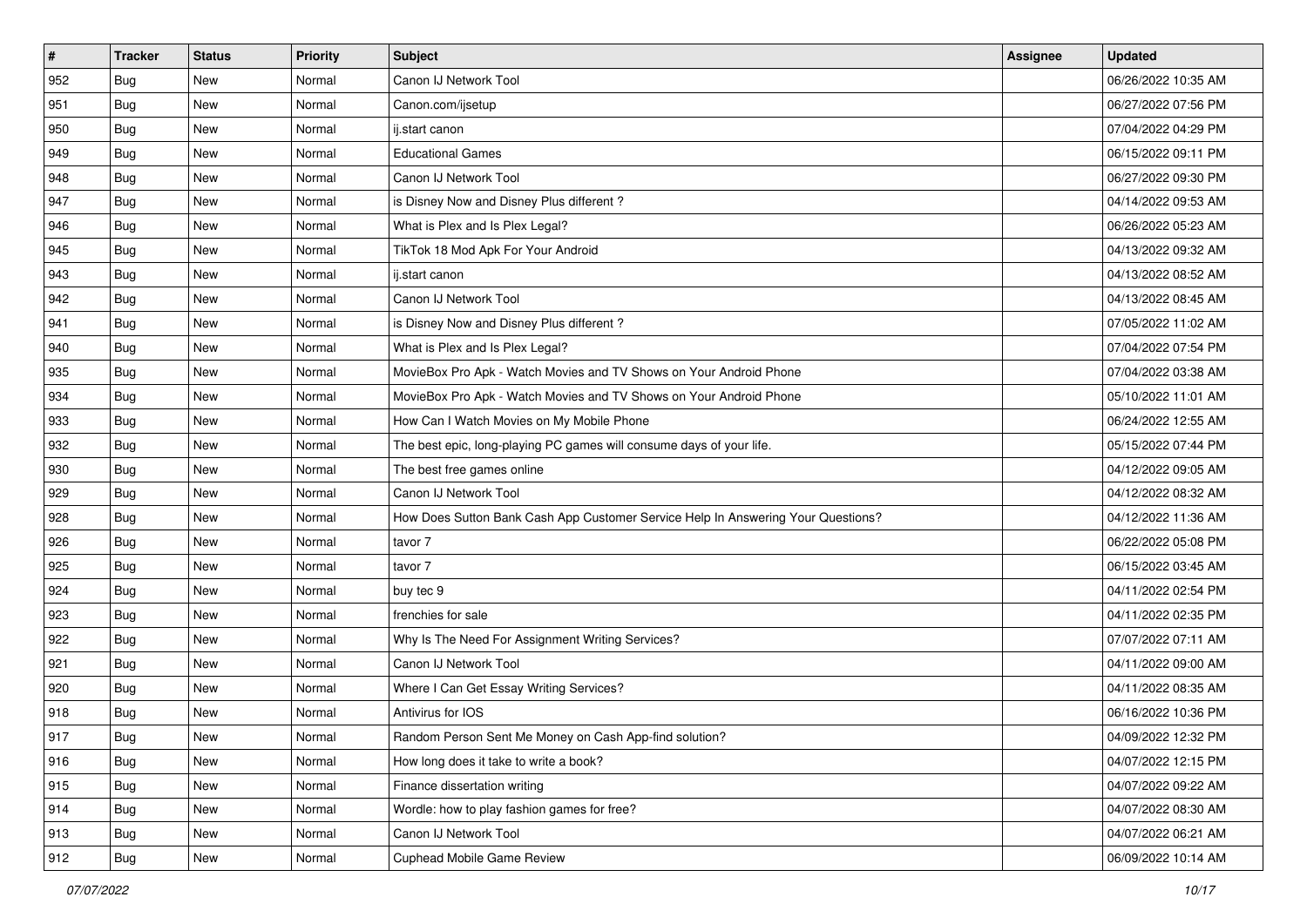| #   | <b>Tracker</b> | <b>Status</b> | <b>Priority</b> | Subject                                                                     | Assignee | <b>Updated</b>      |
|-----|----------------|---------------|-----------------|-----------------------------------------------------------------------------|----------|---------------------|
| 911 | Bug            | New           | Normal          | Aluminum Windows & Doors                                                    |          | 07/06/2022 02:16 PM |
| 910 | Bug            | <b>New</b>    | Normal          | Each content looks unisize or not formated                                  |          | 04/06/2022 11:21 AM |
| 909 | Bug            | New           | Normal          | Toca Life World APK                                                         |          | 04/06/2022 04:52 AM |
| 908 | Bug            | New           | Normal          | Toca Life World APK                                                         |          | 04/06/2022 03:18 AM |
| 907 | Bug            | New           | Normal          | Canon IJ Network Tool                                                       |          | 04/04/2022 10:43 AM |
| 906 | Bug            | New           | Normal          | How To Change Cash App From Business To Personal Account For Any Reasons?   |          | 04/04/2022 09:57 AM |
| 905 | Bug            | New           | Normal          | MINI MILITIA MOD APK                                                        |          | 05/19/2022 01:54 PM |
| 898 | Bug            | New           | Normal          | Shadow Fight 2 Mod APK                                                      |          | 04/02/2022 09:17 AM |
| 895 | Bug            | <b>New</b>    | Normal          | Cash App Scams                                                              |          | 06/18/2022 02:36 PM |
| 893 | Bug            | New           | Normal          | klingeltone                                                                 |          | 04/13/2022 11:06 AM |
| 892 | Bug            | New           | Normal          | Good game                                                                   |          | 07/01/2022 10:25 AM |
| 891 | Bug            | New           | Normal          | The most interesting game today, have you tried it?                         |          | 04/01/2022 09:17 AM |
| 889 | Bug            | New           | Normal          | What is Plex and how it's work?                                             |          | 04/01/2022 09:14 AM |
| 888 | Bug            | New           | Normal          | Is the Fox News Channel on Roku free?                                       |          | 06/28/2022 06:58 PM |
| 887 | <b>Bug</b>     | New           | Normal          | What is Plex and how it's work?                                             |          | 04/01/2022 09:16 AM |
| 886 | Bug            | New           | Normal          | Is the Fox News Channel on Roku free?                                       |          | 07/03/2022 07:14 PM |
| 885 | Bug            | New           | Normal          | How to Install the Tele Latino App For Android                              |          | 03/28/2022 04:10 AM |
| 884 | Bug            | <b>New</b>    | Normal          | Why do Subway Surfers popular                                               |          | 04/01/2022 09:16 AM |
| 883 | Bug            | New           | Normal          | Langweilen Sie sich jemals bei der gleichen alten Schriftart auf Instagram? |          | 04/01/2022 09:16 AM |
| 882 | Bug            | <b>New</b>    | Normal          | How to change bank account on cash app?                                     |          | 04/01/2022 09:16 AM |
| 880 | Bug            | New           | Normal          | Why do Subway Surfers popular                                               |          | 04/01/2022 09:16 AM |
| 878 | Bug            | <b>New</b>    | Normal          | Wie ist instazoom hilfreich beim Herunterladen von Instagram-Profilbildern  |          | 04/08/2022 09:28 PM |
| 876 | Bug            | <b>New</b>    | Normal          | Download Full-Size Profile Pictures of Your Favorite Users With InstaDP     |          | 04/01/2022 09:12 AM |
| 875 | <b>Bug</b>     | New           | Normal          | Red ball game                                                               |          | 04/01/2022 09:15 AM |
| 874 | Bug            | New           | Normal          | Cómo descargar Minecraft Apk                                                |          | 06/26/2022 08:01 AM |
| 873 | Bug            | New           | Normal          | Klingeltöne mp3                                                             |          | 04/13/2022 11:03 AM |
| 872 | <b>Bug</b>     | New           | Normal          | Poppy Playtime Horror Game Free                                             |          | 04/01/2022 09:11 AM |
| 870 | <b>Bug</b>     | New           | Normal          | Mahjong Solitaire                                                           |          | 04/01/2022 09:12 AM |
| 869 | Bug            | New           | Normal          | Sonnerie Post Malone 2022                                                   |          | 04/13/2022 11:05 AM |
| 865 | Bug            | New           | Normal          | Canon IJ Printer Utility                                                    |          | 05/18/2022 07:24 PM |
| 864 | Bug            | New           | Normal          | Canon IJ Network Tool                                                       |          | 04/01/2022 09:14 AM |
| 863 | Bug            | New           | Normal          | Canon IJ Network Tool                                                       |          | 04/01/2022 09:12 AM |
| 862 | <b>Bug</b>     | New           | Normal          | none                                                                        |          | 04/01/2022 09:11 AM |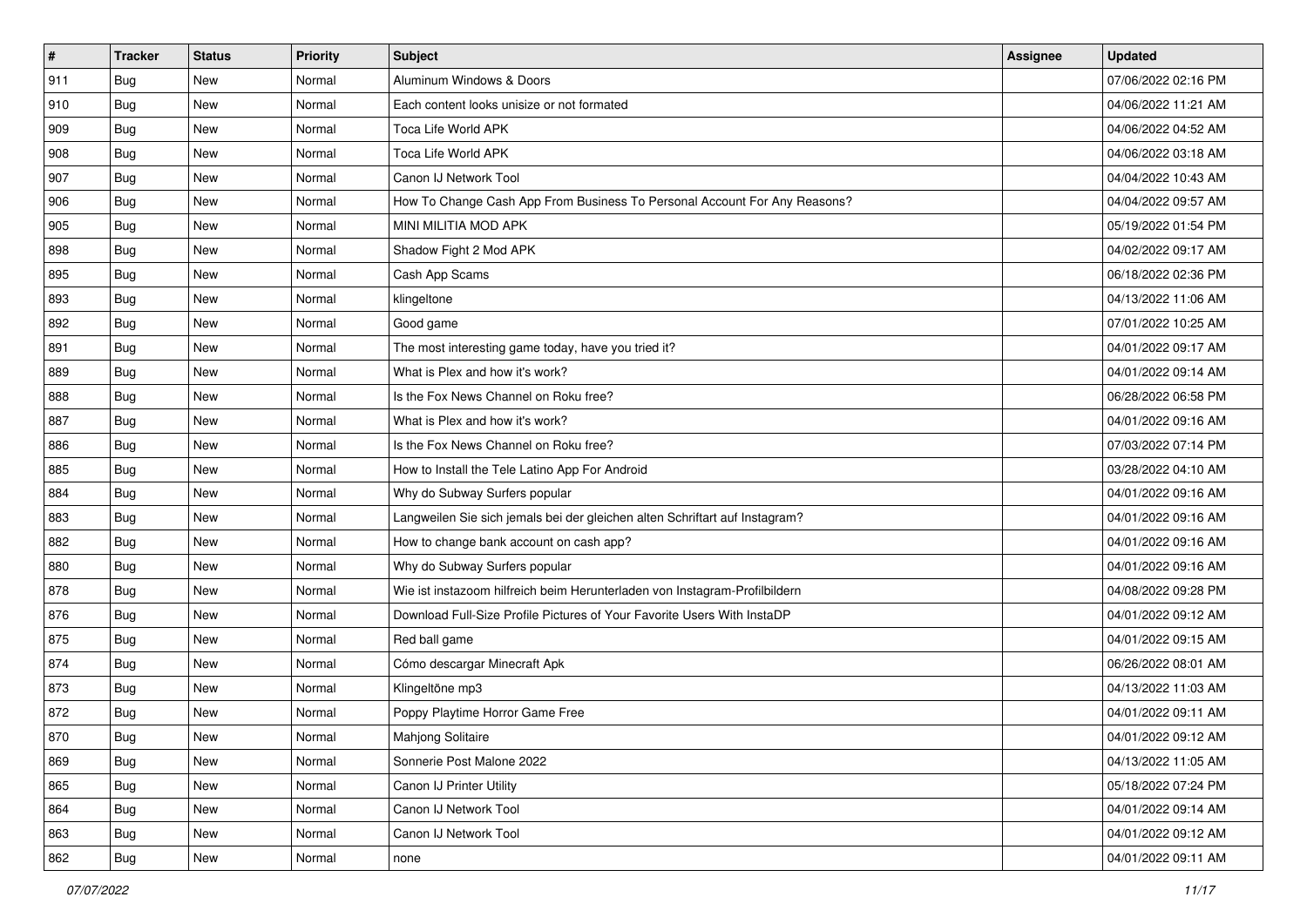| $\sharp$ | <b>Tracker</b> | <b>Status</b> | <b>Priority</b> | <b>Subject</b>                                                                   | Assignee | <b>Updated</b>      |
|----------|----------------|---------------|-----------------|----------------------------------------------------------------------------------|----------|---------------------|
| 859      | Bug            | New           | Normal          | Canon IJ Network Tool                                                            |          | 04/01/2022 09:13 AM |
| 857      | Bug            | <b>New</b>    | Normal          | Welcome to the world of classic retro games                                      |          | 04/01/2022 09:13 AM |
| 856      | Bug            | New           | Normal          | Online Classes Assistance Help For Student                                       |          | 04/01/2022 09:13 AM |
| 855      | Bug            | New           | Normal          | Online Classes Assistance Help For Student                                       |          | 04/01/2022 09:13 AM |
| 854      | Bug            | New           | Normal          | How To Resolve Password Problems Through Facebook Customer Service?              |          | 04/09/2022 06:11 PM |
| 853      | Bug            | New           | Normal          | what is dr laser                                                                 |          | 04/01/2022 09:13 AM |
| 852      | Bug            | <b>New</b>    | Normal          | How to cancel your French Bee flight within 24 hours?                            |          | 04/01/2022 09:13 AM |
| 851      | Bug            | New           | Normal          | Laden Sie den kostenlosen MP3-Klingelton für Ihr Mobiltelefon herunter           |          | 04/01/2022 09:14 AM |
| 850      | Bug            | <b>New</b>    | Normal          | Puppy Playtime APK Android                                                       |          | 04/01/2022 09:14 AM |
| 849      | Bug            | New           | Normal          | FutEmax App Apk - Watch Soccer, Fantasy Football, And More On Your Mobile Device |          | 04/01/2022 09:04 AM |
| 844      | <b>Bug</b>     | <b>New</b>    | Normal          | To know Chime Routing Number call on the helpline number                         |          | 04/01/2022 08:58 AM |
| 843      | Bug            | New           | Normal          | Canon IJ Network Tool                                                            |          | 04/01/2022 08:58 AM |
| 842      | Bug            | New           | Normal          | Join the fun game                                                                |          | 04/01/2022 08:58 AM |
| 841      | Bug            | New           | Normal          | How do I activate FOX NOW?                                                       |          | 04/01/2022 08:58 AM |
| 840      | Bug            | New           | Normal          | Is Tubi really free and legal?                                                   |          | 04/01/2022 08:58 AM |
| 839      | Bug            | <b>New</b>    | Normal          | How do I activate FOX NOW?                                                       |          | 04/01/2022 08:58 AM |
| 838      | Bug            | New           | Normal          | Celebrity Hunter Mod apk - Como instalá-lo                                       |          | 04/01/2022 08:58 AM |
| 836      | Bug            | New           | Normal          | What Is The Required Amount To Pay As Cash App Clearance Fee?                    |          | 04/01/2022 09:00 AM |
| 835      | Bug            | New           | Normal          | Build your strong army with Taming io                                            |          | 04/01/2022 08:59 AM |
| 834      | Bug            | <b>New</b>    | Normal          | Grasp the secret to relieve stress and fatigue                                   |          | 04/01/2022 08:57 AM |
| 833      | Bug            | New           | Normal          | Does Direct Deposit Hit Chime- seek Chime Customer Service                       |          | 04/01/2022 08:59 AM |
| 832      | Bug            | <b>New</b>    | Normal          | Choque Royale Mod Apk                                                            |          | 04/01/2022 08:59 AM |
| 831      | Bug            | New           | Normal          | Build and shoot                                                                  |          | 05/29/2022 04:47 PM |
| 830      | <b>Bug</b>     | New           | Normal          | Poppy Playtime APK                                                               |          | 06/27/2022 10:31 PM |
| 828      | Bug            | New           | Normal          | Nursery management                                                               |          | 06/28/2022 12:10 PM |
| 827      | Bug            | New           | Normal          | Come To Know The Required Steps To Unlock Cash App Account                       |          | 04/01/2022 08:59 AM |
| 826      | Bug            | <b>New</b>    | Normal          | How to Dowload MXL TV Premium                                                    |          | 05/26/2022 03:34 PM |
| 825      | <b>Bug</b>     | New           | Normal          | Lucky Patcher Download                                                           |          | 07/05/2022 09:19 AM |
| 822      | Bug            | New           | Normal          | Dowload Your Boyfriend Game                                                      |          | 07/06/2022 07:09 AM |
| 821      | Bug            | New           | Normal          | Nicoo - A Review of the Popular Battle Royale Game                               |          | 06/28/2022 08:30 AM |
| 820      | <b>Bug</b>     | New           | Normal          | Metal Slug Apk para Android                                                      |          | 07/07/2022 05:38 AM |
| 819      | <b>Bug</b>     | New           | Normal          | Metal Slug Apk para Android                                                      |          | 06/27/2022 09:35 AM |
| 817      | <b>Bug</b>     | New           | Normal          | Pacman 30th Anniversary                                                          |          | 07/07/2022 02:33 AM |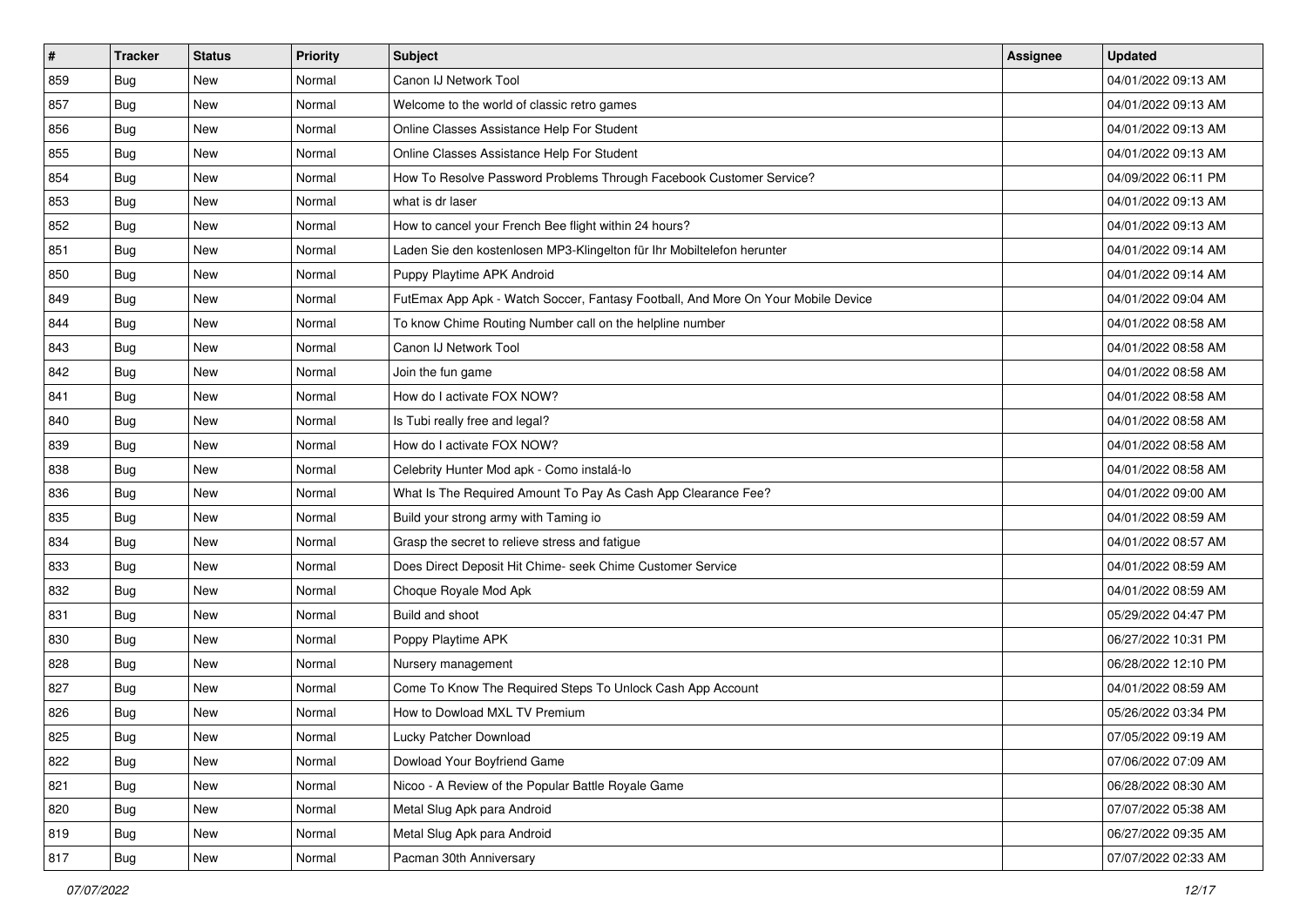| $\sharp$ | <b>Tracker</b> | <b>Status</b> | <b>Priority</b> | Subject                                                                       | Assignee | <b>Updated</b>      |
|----------|----------------|---------------|-----------------|-------------------------------------------------------------------------------|----------|---------------------|
| 816      | Bug            | New           | Normal          | Play Scribble io fun with everyone                                            |          | 07/02/2022 10:43 AM |
| 811      | Bug            | <b>New</b>    | Normal          | Canon IJ Network Tool                                                         |          | 07/03/2022 03:22 PM |
| 809      | Bug            | New           | Normal          | Smash Karts - immerse yourself in the exciting race                           |          | 07/04/2022 07:42 PM |
| 808      | Bug            | New           | Normal          | Sinnvolle Guten-Morgen-Grüße                                                  |          | 07/03/2022 07:27 PM |
| 807      | Bug            | New           | Normal          | 1v1Battle is a strategic action 'Build and shoot' game                        |          | 06/27/2022 06:52 AM |
| 804      | Bug            | New           | Normal          | Review                                                                        |          | 07/07/2022 02:17 AM |
| 802      | Bug            | New           | Normal          | Who Is an ETL Engineer                                                        |          | 07/05/2022 11:30 PM |
| 801      | Bug            | New           | Normal          | Who Is an ETL Engineer                                                        |          | 07/06/2022 07:02 AM |
| 800      | Bug            | New           | Normal          | Who Is an ETL Engineer                                                        |          | 07/06/2022 12:39 AM |
| 799      | Bug            | New           | Normal          | Who Is an ETL Engineer                                                        |          | 07/04/2022 10:42 AM |
| 798      | <b>Bug</b>     | New           | Normal          | Who Is an ETL Engineer                                                        |          | 07/05/2022 11:49 PM |
| 796      | Bug            | New           | Normal          | How Does Cash App ++ actually work and What is the process of it              |          | 07/02/2022 11:27 PM |
| 795      | Bug            | New           | Normal          | Drift Boss - Exciting Race                                                    |          | 07/06/2022 05:00 AM |
| 792      | Bug            | New           | Normal          | What is Google Camera Mod?                                                    |          | 06/27/2022 10:20 AM |
| 791      | Bug            | New           | Normal          | Samsnung TV Plus is not working                                               |          | 04/01/2022 09:03 AM |
| 790      | Bug            | New           | Normal          | My app                                                                        |          | 04/01/2022 09:03 AM |
| 789      | Bug            | New           | Normal          | Full version                                                                  |          | 07/06/2022 09:44 PM |
| 788      | Bug            | New           | Normal          | Intro Maker Mod APK                                                           |          | 07/07/2022 05:24 AM |
| 787      | Bug            | New           | Normal          | Assured Assignment Help                                                       |          | 07/07/2022 05:59 AM |
| 786      | <b>Bug</b>     | <b>New</b>    | Normal          | Best Assignment Help in Australia & UK                                        |          | 07/05/2022 07:30 PM |
| 785      | Bug            | New           | Normal          | How To Get Money Off Cash App Without Card Or With A Card?                    |          | 07/06/2022 05:26 AM |
| 784      | Bug            | <b>New</b>    | Normal          | How To Add Money On Cash App Card And Check The Funds?                        |          | 07/06/2022 03:08 AM |
| 783      | Bug            | New           | Normal          | How Do I Determine The Reasons And Solutions To Fix Cash App Transfer Failed? |          | 07/05/2022 04:03 AM |
| 782      | <b>Bug</b>     | New           | Normal          | Comment faire une sonnerie téléphonique                                       |          | 07/05/2022 01:35 AM |
| 781      | Bug            | New           | Normal          | Free Whatsapp Group to Join                                                   |          | 07/05/2022 02:19 AM |
| 777      | Bug            | New           | Normal          | Obtain driving instructions using Google Maps.                                |          | 07/06/2022 07:35 AM |
| 776      | Bug            | New           | Normal          | Wibargain                                                                     |          | 07/06/2022 01:36 AM |
| 775      | <b>Bug</b>     | New           | Normal          | cash app                                                                      |          | 02/14/2022 08:20 AM |
| 774      | Bug            | New           | Normal          | Follow proper initiatives                                                     |          | 07/05/2022 06:06 AM |
| 773      | Bug            | New           | Normal          | Spades - Play online free                                                     |          | 07/06/2022 12:39 AM |
| 772      | <b>Bug</b>     | New           | Normal          | united airlines baggage policy                                                |          | 07/07/2022 03:05 AM |
| 771      | Bug            | New           | Normal          | united airlines baggage policy                                                |          | 07/05/2022 09:19 AM |
| 770      | <b>Bug</b>     | New           | Normal          | Canon IJ Network Tool                                                         |          | 07/06/2022 12:15 PM |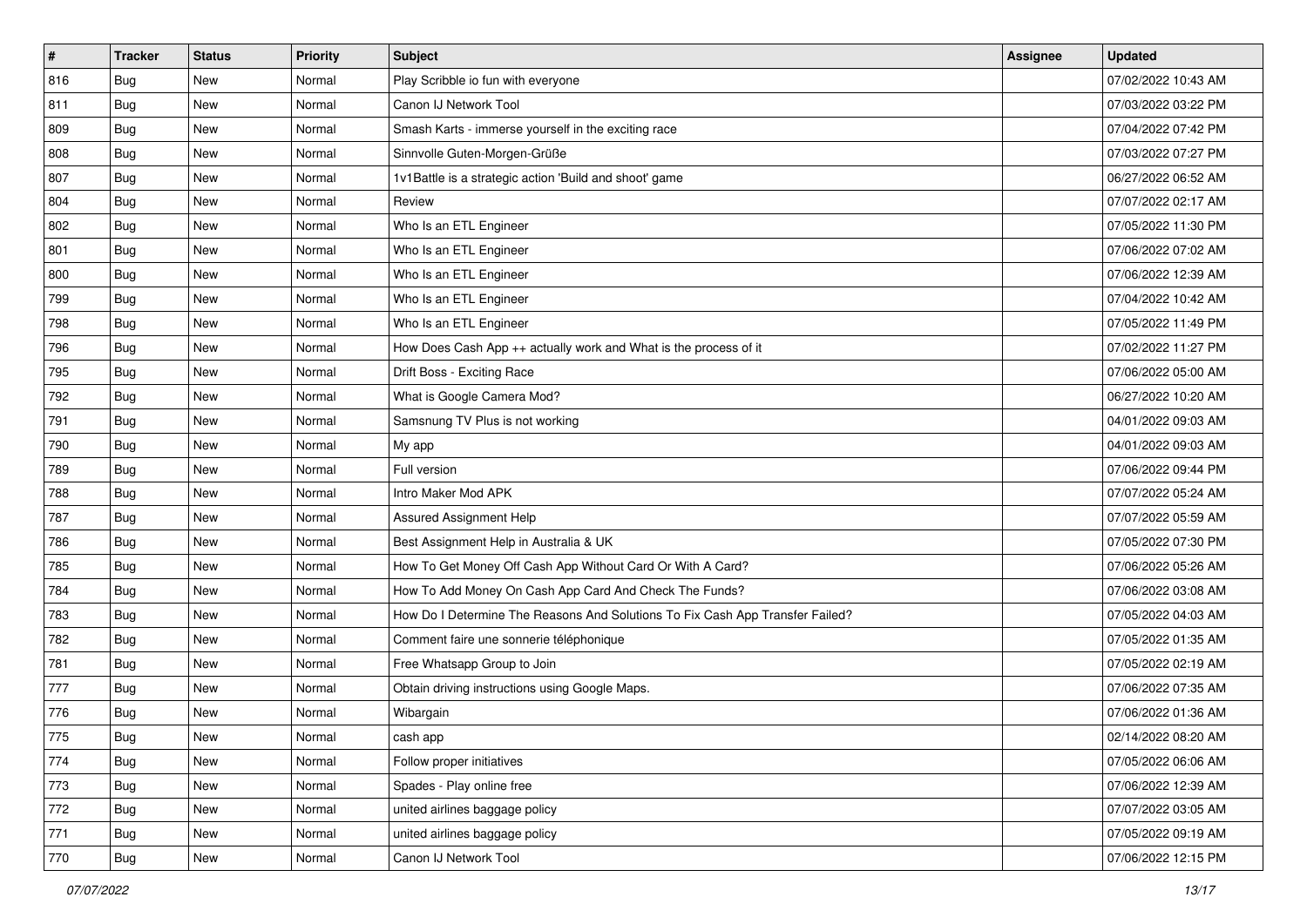| #   | <b>Tracker</b> | <b>Status</b> | <b>Priority</b> | <b>Subject</b>                                                                                      | Assignee | <b>Updated</b>      |
|-----|----------------|---------------|-----------------|-----------------------------------------------------------------------------------------------------|----------|---------------------|
| 769 | Bug            | New           | Normal          | check my cash app                                                                                   |          | 07/07/2022 05:52 AM |
| 768 | Bug            | New           | Normal          | Where can you buy best jackets online?                                                              |          | 07/04/2022 04:44 PM |
| 767 | Bug            | New           | Normal          | apkmod                                                                                              |          | 07/05/2022 11:57 AM |
| 766 | Bug            | New           | Normal          | Pobreflix Mod APK Review                                                                            |          | 07/04/2022 09:29 PM |
| 765 | Bug            | New           | Normal          | Follow proper initiatives to check my cash app                                                      |          | 07/04/2022 07:06 PM |
| 764 | Bug            | New           | Normal          | What is available to see what I can watch HBO Max?                                                  |          | 07/04/2022 12:11 PM |
| 762 | Bug            | New           | Normal          | How To Add Money To A Cash App Card If Struggling With Low Amount?                                  |          | 06/29/2022 10:53 AM |
| 760 | <b>Bug</b>     | New           | Normal          | apkmod                                                                                              |          | 06/27/2022 04:13 PM |
| 758 | Bug            | New           | Normal          | How Do I Study Consistently For Hours?                                                              |          | 06/27/2022 12:49 AM |
| 757 | Bug            | New           | Normal          | Why Is Issue of Car Maintenance so Famous for the Consumers?                                        |          | 04/01/2022 09:01 AM |
| 754 | Bug            | New           | Normal          | Cómo descargar tonos gratis de teléfono celular                                                     |          | 07/05/2022 11:29 PM |
| 753 | Bug            | New           | Normal          | onlineessaygrader                                                                                   |          | 06/28/2022 05:55 AM |
| 752 | Bug            | New           | Normal          | Plagerism checker                                                                                   |          | 06/26/2022 06:33 PM |
| 750 | Bug            | New           | Normal          | Create a Report Template                                                                            |          | 07/04/2022 04:40 PM |
| 749 | Bug            | New           | Normal          | The Best Bubble Shooter Game for Android                                                            |          | 07/06/2022 11:51 AM |
| 748 | Bug            | New           | Normal          | Il y a quelques façons d'obtenir des sonneries gratuites pour votre iPhone                          |          | 06/26/2022 11:24 PM |
| 747 | Bug            | New           | Normal          | How to Install Tyflex Plus on Your Android Device                                                   |          | 07/07/2022 12:35 AM |
| 744 | Bug            | New           | Normal          | <b>Pixel Survive</b>                                                                                |          | 06/28/2022 05:13 AM |
| 743 | Bug            | New           | Normal          | They promote 'pixel art' contests and a 'game jam' related to the work and figure of Carlos Casares |          | 06/28/2022 12:04 PM |
| 742 | Bug            | New           | Normal          | How Long Does Cash App Support Take To Respond For A Better Support?                                |          | 07/04/2022 11:48 PM |
| 741 | <b>Bug</b>     | New           | Normal          | <b>Blockchain Technology Solutions</b>                                                              |          | 07/05/2022 07:25 AM |
| 739 | Bug            | New           | Normal          | law dissertation help                                                                               |          | 06/27/2022 06:12 PM |
| 738 | Bug            | New           | Normal          | How Much Amount Do I Get Using The Referral Code For Cash App?                                      |          | 06/27/2022 03:58 PM |
| 737 | <b>Bug</b>     | New           | Normal          | How Do I Talk To A Live Person At Facebook If Anything Is Doubtful?                                 |          | 06/27/2022 09:59 PM |
| 736 | Bug            | New           | Normal          | I Want to Edit in My Website (transfer-factor.net) Unfortunately, Unable to Edit It                 |          | 06/24/2022 07:32 AM |
| 735 | Bug            | New           | Normal          | A quick fix of how to get money back from cash app stocks                                           |          | 07/06/2022 03:00 PM |
| 734 | Bug            | New           | Normal          | DR. STRANGE: Multiverse of Scheduling Madness!                                                      |          | 06/28/2022 07:07 AM |
| 733 | Bug            | New           | Normal          | How does one go about getting a book deal?                                                          |          | 06/28/2022 06:35 PM |
| 732 | Bug            | New           | Normal          | Get rectifications steps about why cash app transfer failed                                         |          | 07/04/2022 12:38 PM |
| 731 | <b>Bug</b>     | New           | Normal          | Avail Of Cash App Customer Service If Unable To Down Cash App Mobile App?                           |          | 07/06/2022 04:50 AM |
| 730 | <b>Bug</b>     | New           | Normal          | Canon IJ Network Tool                                                                               |          | 07/05/2022 07:20 PM |
| 729 | <b>Bug</b>     | New           | Normal          | Canon IJ Network Tool                                                                               |          | 06/28/2022 01:10 PM |
| 728 | <b>Bug</b>     | New           | Normal          | Will Cash App refund money if scammed? Hitches With Optimum Ease                                    |          | 07/05/2022 02:45 AM |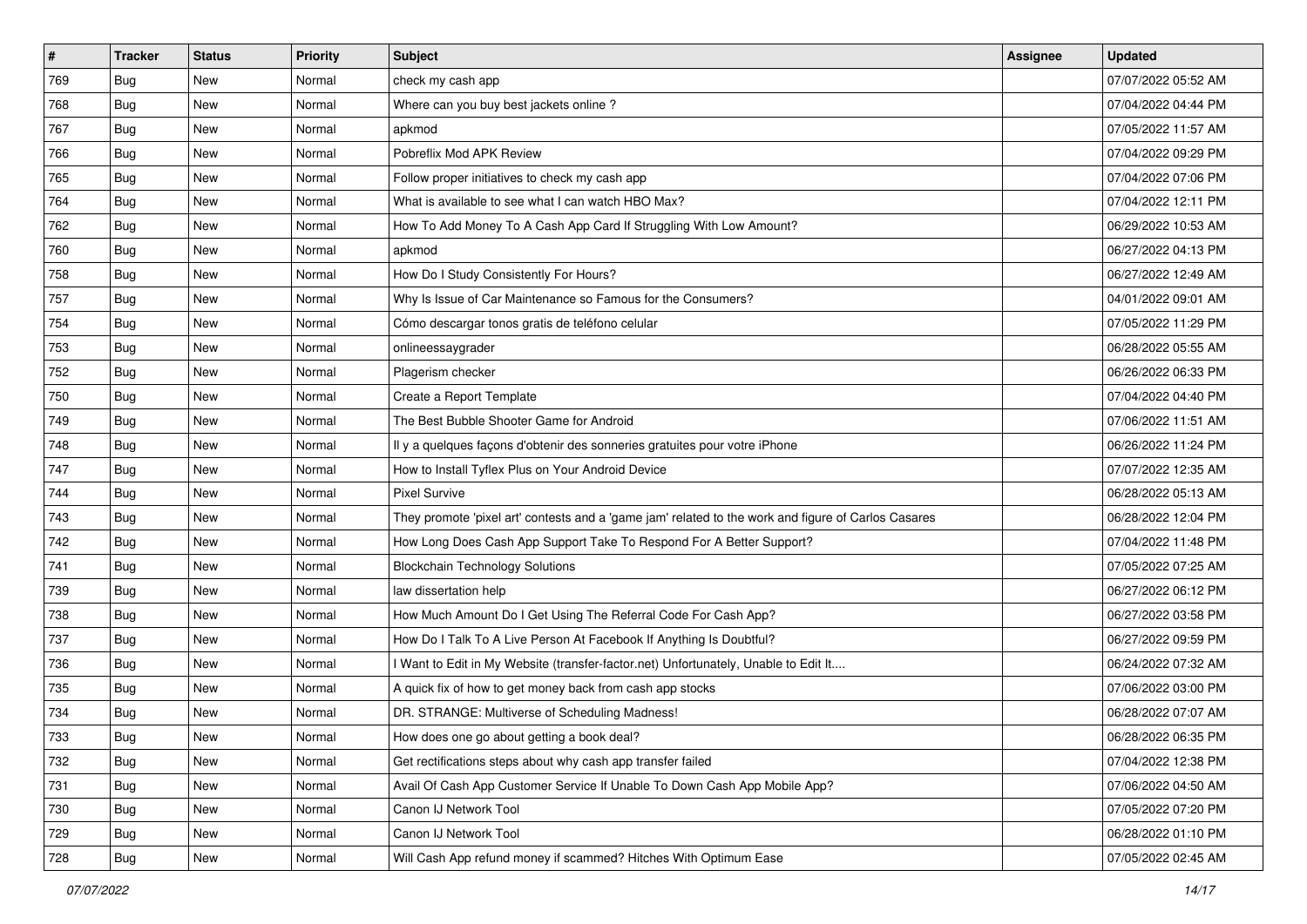| $\sharp$ | <b>Tracker</b> | <b>Status</b> | <b>Priority</b> | Subject                                                                      | <b>Assignee</b> | <b>Updated</b>      |
|----------|----------------|---------------|-----------------|------------------------------------------------------------------------------|-----------------|---------------------|
| 726      | Bug            | New           | Normal          | Mobile Application Development Services                                      |                 | 07/06/2022 06:41 AM |
| 724      | Bug            | New           | Normal          | Dial Chime Customer support number for a quick response                      |                 | 07/07/2022 05:32 AM |
| 721      | Bug            | New           | Normal          | Cómo instalar un Mod Apk                                                     |                 | 07/05/2022 08:54 PM |
| 720      | Bug            | New           | Normal          | How does Cash App Phone Number provide a quick treatment?                    |                 | 07/04/2022 12:42 PM |
| 719      | Bug            | New           | Normal          | How Do I Send \$5000 Through Cash App Account With Ease?                     |                 | 07/06/2022 09:30 AM |
| 717      | Bug            | New           | Normal          | Disney Plus Apk - Watch Movies and TV Shows on Your Device                   |                 | 07/04/2022 05:53 PM |
| 716      | Bug            | New           | Normal          | La celebración de un BabyShower.                                             |                 | 07/07/2022 07:02 AM |
| 715      | Bug            | New           | Normal          | Puppy Playtime Descargar gratis                                              |                 | 07/05/2022 11:53 PM |
| 714      | Bug            | New           | Normal          | Cuevana 3 Premium - Enjoy Your Favorite Movies and TV Shows on Your Smart TV |                 | 07/06/2022 03:21 AM |
| 712      | Bug            | New           | Normal          | Tips and Tricks                                                              |                 | 07/04/2022 07:57 PM |
| 711      | Bug            | New           | Normal          | Human Fall Flat Apk Download                                                 |                 | 07/01/2022 01:14 AM |
| 710      | Bug            | New           | Normal          | Take Necessary Assistance If You Are Unable Activate Cash App Card           |                 | 07/04/2022 04:59 PM |
| 709      | Bug            | New           | Normal          | How To Load Cash App Card At Walmart Without Having To Face Any Hassle?      |                 | 07/05/2022 07:45 AM |
| 708      | Bug            | New           | Normal          | Efficient ways to proceed with the cash app dispute process?                 |                 | 07/06/2022 02:00 AM |
| 706      | Bug            | New           | Normal          | How Can You Cancel A Cash App Payment Without Any Prior Information?         |                 | 07/05/2022 03:46 AM |
| 705      | Bug            | New           | Normal          | wuxiaworld                                                                   |                 | 07/04/2022 10:20 AM |
| 704      | Bug            | <b>New</b>    | Normal          | Reach support team of Chime Customer Service for instant help                |                 | 07/05/2022 02:23 AM |
| 703      | Bug            | New           | Normal          | For real-time help, dial Facebook customer service number                    |                 | 07/05/2022 02:40 PM |
| 702      | Bug            | New           | Normal          | Avail Chime Customer Service to know How To Get Chime Bank Statement         |                 | 07/07/2022 05:44 AM |
| 701      | Bug            | <b>New</b>    | Normal          | Why Law Essay Helper UK is Necessary?                                        |                 | 07/06/2022 05:01 AM |
| 700      | Bug            | New           | Normal          | Cómo descargar Poppy Playtime                                                |                 | 04/01/2022 09:30 AM |
| 699      | Bug            | New           | Normal          | Would you be able to utilize Cash App Twitch?                                |                 | 07/06/2022 03:00 PM |
| 697      | Bug            | New           | Normal          | How to Descargar Pura TV For Android                                         |                 | 07/05/2022 03:29 PM |
| 696      | Bug            | New           | Normal          | How to Install the TuMangaOnline App                                         |                 | 07/05/2022 05:37 PM |
| 695      | Bug            | New           | Normal          | Refer Listas IPTV Apk                                                        |                 | 07/07/2022 03:58 AM |
| 692      | Bug            | <b>New</b>    | Normal          | Esports 888b                                                                 |                 | 07/06/2022 03:20 AM |
| 691      | Bug            | New           | Normal          | tea garden dublin                                                            |                 | 04/01/2022 09:31 AM |
| 690      | <b>Bug</b>     | New           | Normal          | campervan hire                                                               |                 | 07/05/2022 02:00 PM |
| 689      | Bug            | New           | Normal          | How to use twitch.tv/activate?                                               |                 | 07/04/2022 12:58 PM |
| 688      | Bug            | New           | Normal          | How to use twitch.tv/activate?                                               |                 | 07/05/2022 04:19 AM |
| 687      | Bug            | New           | Normal          | How to use twitch.tv/activate?                                               |                 | 07/07/2022 01:37 AM |
| 686      | Bug            | New           | Normal          | Welcome To The Most Demandable Mahipalpur Escorts Agency                     |                 | 07/07/2022 12:50 AM |
| 684      | <b>Bug</b>     | New           | Normal          | Difference between paper map and online map                                  |                 | 07/07/2022 05:19 AM |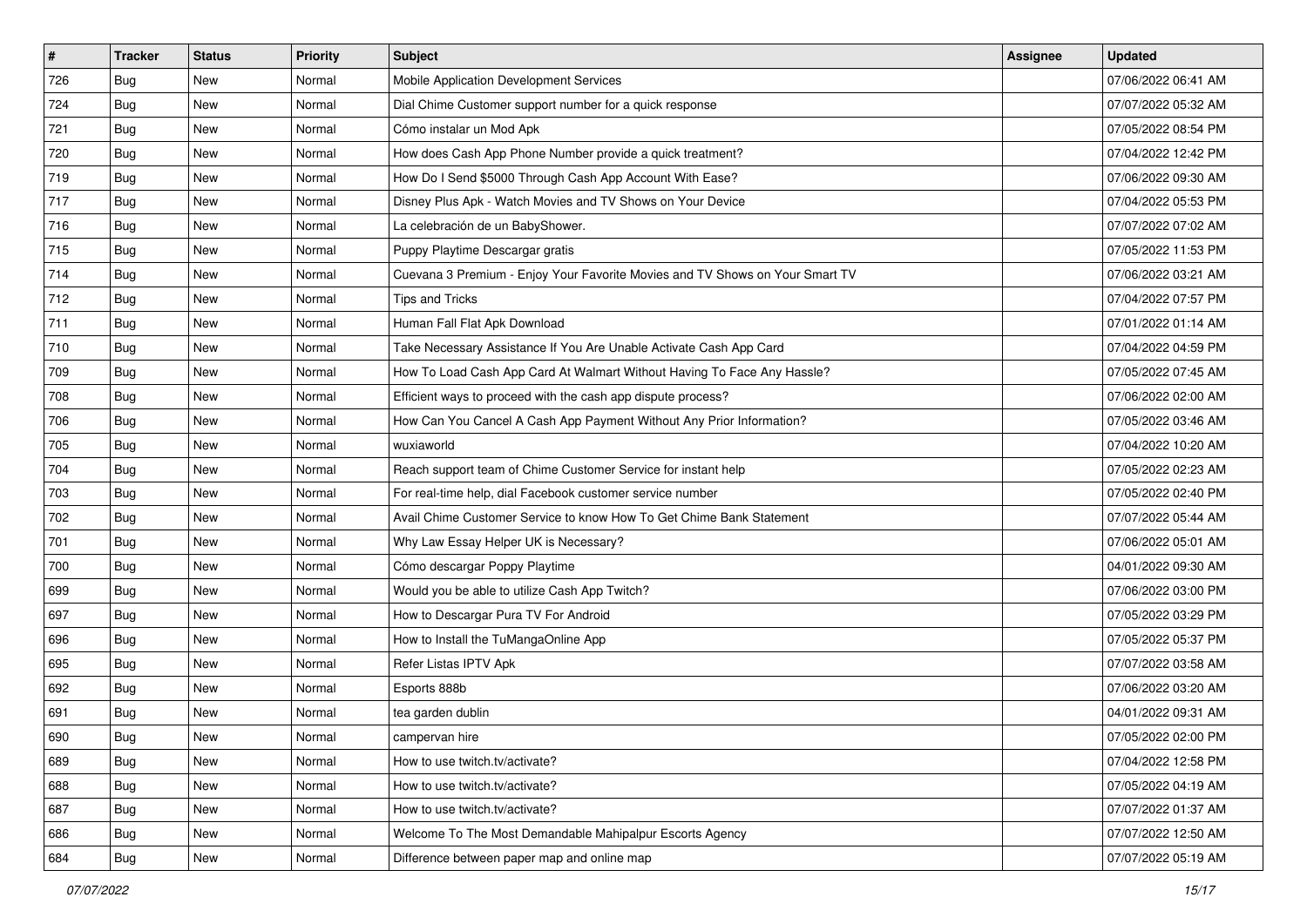| $\sharp$ | <b>Tracker</b> | <b>Status</b> | <b>Priority</b> | Subject                                                               | Assignee | <b>Updated</b>      |
|----------|----------------|---------------|-----------------|-----------------------------------------------------------------------|----------|---------------------|
| 682      | Bug            | New           | Normal          | Does Facebook customer service live chat allow to speak with someone? |          | 07/05/2022 06:09 PM |
| 679      | Bug            | New           | Normal          | Word Finder helps you to play word games better                       |          | 04/01/2022 09:34 AM |
| 678      | Bug            | New           | Normal          | How to be a winner in buidnow gg                                      |          | 07/06/2022 10:43 AM |
| 677      | Bug            | <b>New</b>    | Normal          | Logo Design Services Near Me                                          |          | 07/05/2022 12:15 AM |
| 676      | Bug            | New           | Normal          | Does Facebook customer service live chat allow to speak with someone? |          | 04/01/2022 09:39 AM |
| 675      | Bug            | New           | Normal          | What Are Smart Tactics To Fix Cash App Transfer Failed Hurdles?       |          | 06/27/2022 09:51 AM |
| 673      | Bug            | New           | Normal          | Learn the basics of pixel art - Clear grid                            |          | 07/06/2022 01:32 PM |
| 672      | Bug            | New           | Normal          | The easiest way to delete ringtones on iPhone                         |          | 07/04/2022 01:22 PM |
| 670      | Bug            | New           | Normal          | JTWhatsApp Apk - The New and Improved WhatsApp                        |          | 07/04/2022 03:20 PM |
| 668      | Bug            | New           | Normal          | Get to know Cash App Refund Process here                              |          | 07/05/2022 05:09 PM |
| 667      | Bug            | New           | Normal          | What Is a Ringtone?                                                   |          | 07/04/2022 09:55 AM |
| 666      | Bug            | New           | Normal          | 470+ pages à colorier de Noël                                         |          | 07/06/2022 01:35 PM |
| 664      | Bug            | <b>New</b>    | Normal          | Tea TV Apk Download - The Best Way to Watch Movies Offline            |          | 07/06/2022 09:58 AM |
| 662      | <b>Bug</b>     | New           | Normal          | Oreo TV Download - The Easiest Way to Watch Live TV                   |          | 07/05/2022 12:10 PM |
| 661      | <b>Bug</b>     | <b>New</b>    | Normal          | Turbo VPN MOD APK Download                                            |          | 07/05/2022 11:24 AM |
| 660      | Bug            | New           | Normal          | Anchovies Nutrition Facts And Health Benefits                         |          | 04/01/2022 09:40 AM |
| 659      | Bug            | New           | Normal          | Olive Oil Properties And Health Benefits                              |          | 07/04/2022 06:06 PM |
| 658      | Bug            | New           | Normal          | Watermelon Nutrition Facts And Health Benefits                        |          | 07/05/2022 12:28 PM |
| 657      | Bug            | New           | Normal          | Coconut Nutrition Facts And Health Benefits                           |          | 07/04/2022 11:24 AM |
| 656      | Bug            | New           | Normal          | Kiwi Nutrition Facts And Health Benefits                              |          | 07/05/2022 04:52 AM |
| 655      | Bug            | New           | Normal          | <b>Eggplant Health Benefits</b>                                       |          | 07/05/2022 10:20 PM |
| 653      | Bug            | New           | Normal          | Jujube (Jinjoles): Properties And Health Benefits                     |          | 07/02/2022 08:17 PM |
| 652      | <b>Bug</b>     | New           | Normal          | Sesame Health Benefits                                                |          | 07/03/2022 12:28 PM |
| 651      | <b>Bug</b>     | New           | Normal          | Salmon Health Benefits                                                |          | 07/05/2022 12:09 PM |
| 650      | Bug            | New           | Normal          | <b>Cherries Health Benefits</b>                                       |          | 07/05/2022 11:57 PM |
| 645      | Bug            | <b>New</b>    | Normal          | thong tin chinh xac nhat hom nay                                      |          | 07/05/2022 06:06 AM |
| 644      | <b>Bug</b>     | <b>New</b>    | Normal          | <b>TeaTV App Review</b>                                               |          | 07/06/2022 03:32 AM |
| 643      | <b>Bug</b>     | New           | Normal          | Oreo TV Apk Download                                                  |          | 07/06/2022 09:43 AM |
| 642      | Bug            | New           | Normal          | thong tin thoi tiet ngay hom nay                                      |          | 07/04/2022 12:09 AM |
| 641      | Bug            | New           | Normal          | Get Best Economics Dissertation Writing Service                       |          | 06/25/2022 10:04 AM |
| 640      | Bug            | New           | Normal          | play game with me                                                     |          | 07/03/2022 03:41 PM |
| 639      | <b>Bug</b>     | New           | Normal          | thong tin chinh xac                                                   |          | 07/07/2022 04:45 AM |
| 638      | <b>Bug</b>     | New           | Normal          | Run 3 game                                                            |          | 07/07/2022 12:44 AM |